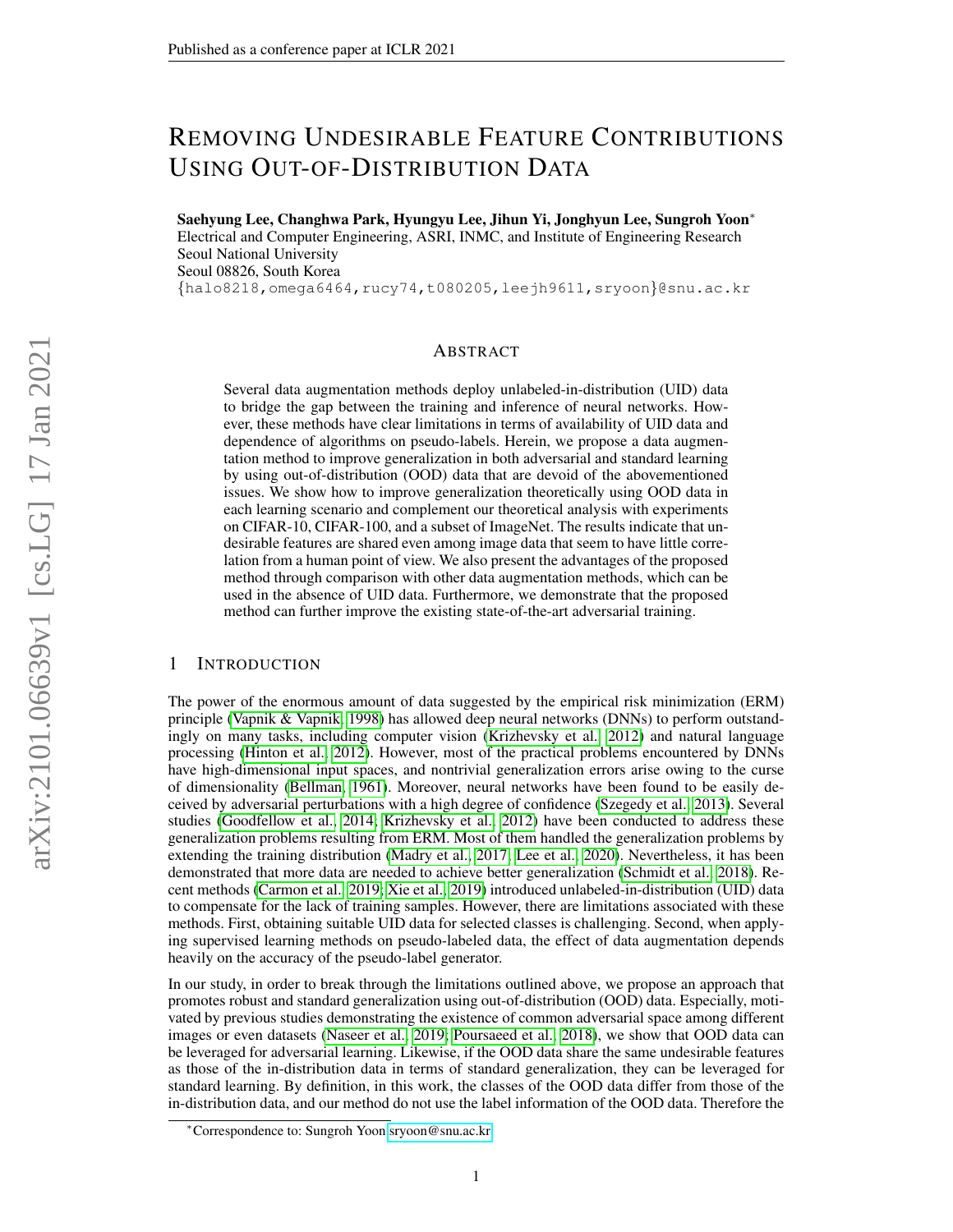proposed method is free from the previously mentioned problems caused by UID data. We present a theoretical model which demonstrates how to improve generalization using OOD data in both adversarial and standard learning. In our theoretical model, we separate desirable and undesirable features and show how the training on OOD data, which shares undesirable features with in-distribution data, changes the weight values of the classifier. Based on the theoretical analysis, we introduce *out-ofdistribution data augmented training* (OAT), which assigns a uniform distribution label to all the OOD data samples to remove the influence of undesirable features in adversarial and standard learning. In the proposed method, each batch is composed of training data and OOD data, and OOD data regularize the training so that only features that are strongly correlated with class labels are learned. We complement our theoretical findings with experiments on CIFAR-10 [\(Krizhevsky et al., 2009\)](#page-9-5), CIFAR-100 [\(Krizhevsky et al., 2009\)](#page-9-5), and a subset of ImageNet [\(Deng et al., 2009\)](#page-9-6). In addition, we present the empirical evidence for the transferability of undesirable features through further studies on various datasets including Simpson Characters [\(Attia, 2018\)](#page-8-1), Fashion Product Images [\(Aggarwal,](#page-8-2) [2018\)](#page-8-2), SVHN [\(Netzer et al., 2011\)](#page-10-7), Places365 [\(Zhou et al., 2017\)](#page-11-0), and VisDA-17 [\(Peng et al., 2017\)](#page-10-8).

Contributions (i) We propose a simple method, *out-of-distribution data augmented training* (OAT), to leverage OOD data for adversarial and standard learning, and theoretical analyses demonstrate how our proposed method can improve robust and standard generalization. (ii) The results of experimental procedures on CIFAR-10, CIFAR-100, and a subset of ImageNet suggest that OAT can help reduce the generalization gap in adversarial and standard learning. (iii) By applying OAT using various OOD datasets, it is shown that undesirable features are shared among diverse image datasets. It is also demonstrated that OAT can effectively extend training distribution by comparison with other data augmentation methods that can be employed in the absence of UID data. (iv) The state-of-the-art adversarial training method using UID data is found to further improve by incorporating the proposed method of leveraging OOD data.

#### <span id="page-1-1"></span>2 BACKGROUND

Undesirable features in adversarial learning [Tsipras et al.](#page-10-9) [\(2018\)](#page-10-9) demonstrated the existence of a trade-off between standard accuracy and adversarial robustness with the distinction between robust and non-robust features. They showed the possibility that adversarial robustness is incompatible with standard accuracy by constructing a binary classification task that the data model consists of inputlabel pairs  $(x, y) \in \mathbb{R}^{d+1} \times \{\pm 1\}$  sampled from a distribution as follows:

<span id="page-1-0"></span>
$$
y \stackrel{u.a.r}{\sim} \{-1,+1\}, \quad x_1 = \begin{cases} +y & \text{w.p. } p \\ -y & \text{w.p. } 1-p \end{cases}, \quad x_2, \dots, x_{d+1} \stackrel{i.i.d.}{\sim} \mathcal{N}(\epsilon y, 1). \tag{1}
$$

Here,  $x_1$  is a robust feature that is strongly correlated with the label, and the other features  $x_2, \ldots, x_{d+1}$  are non-robust features that are weakly correlated with the label.  $\epsilon$  is small but sufficiently large such that a simple classifier attains a high standard accuracy, and  $p \geq 0.5$ . To characterize adversarial robustness, the definitions of expected standard loss  $\beta_s$  and expected adversarial loss  $\beta_a$  for a data distribution D are defined as follows:

$$
\beta_s = \mathop{\mathbb{E}}_{(\boldsymbol{x},y)\sim D} [\mathcal{L}(\boldsymbol{x},y;\theta)], \quad \beta_a = \mathop{\mathbb{E}}_{(\boldsymbol{x},y)\sim D} \left[ \max_{\boldsymbol{\delta} \in S} \mathcal{L}(\boldsymbol{x} + \boldsymbol{\delta}, y;\theta) \right]. \tag{2}
$$

Here,  $\mathcal{L}(\theta)$  is the loss function of the model, and S represents the set of perturbations that the adversary can apply to deceive the model. For Equation [\(1\)](#page-1-0), [Tsipras et al.](#page-10-9) [\(2018\)](#page-10-9) showed that the following classifier can yield a small expected standard loss:

$$
f_{\text{avg}}(\boldsymbol{x}) = \text{sign}(\boldsymbol{w}_{\text{unif}}^{\top} \boldsymbol{x}), \quad \text{where } \boldsymbol{w}_{\text{unif}} = \left[0, \frac{1}{d}, \dots, \frac{1}{d}\right]. \tag{3}
$$

They also proved that the classifier is vulnerable to adversarial perturbations, and that adversarial training results in a classifier that assigns zero weight values to non-robust features.

Transferability of Adversarial Perturbations [Naseer et al.](#page-10-5) [\(2019\)](#page-10-5) produced domain-agnostic adversarial perturbations, thereby showing common adversarial space among different datasets. They showed that an adversarial function trained on Paintings, Cartoons or Medical data can deceive the classifier on ImageNet data with a high success rate. The study findings show that even datasets from considerably different domains share non-robust features. Therefore a method for supplementing the data needed for adversarial training is presented herein.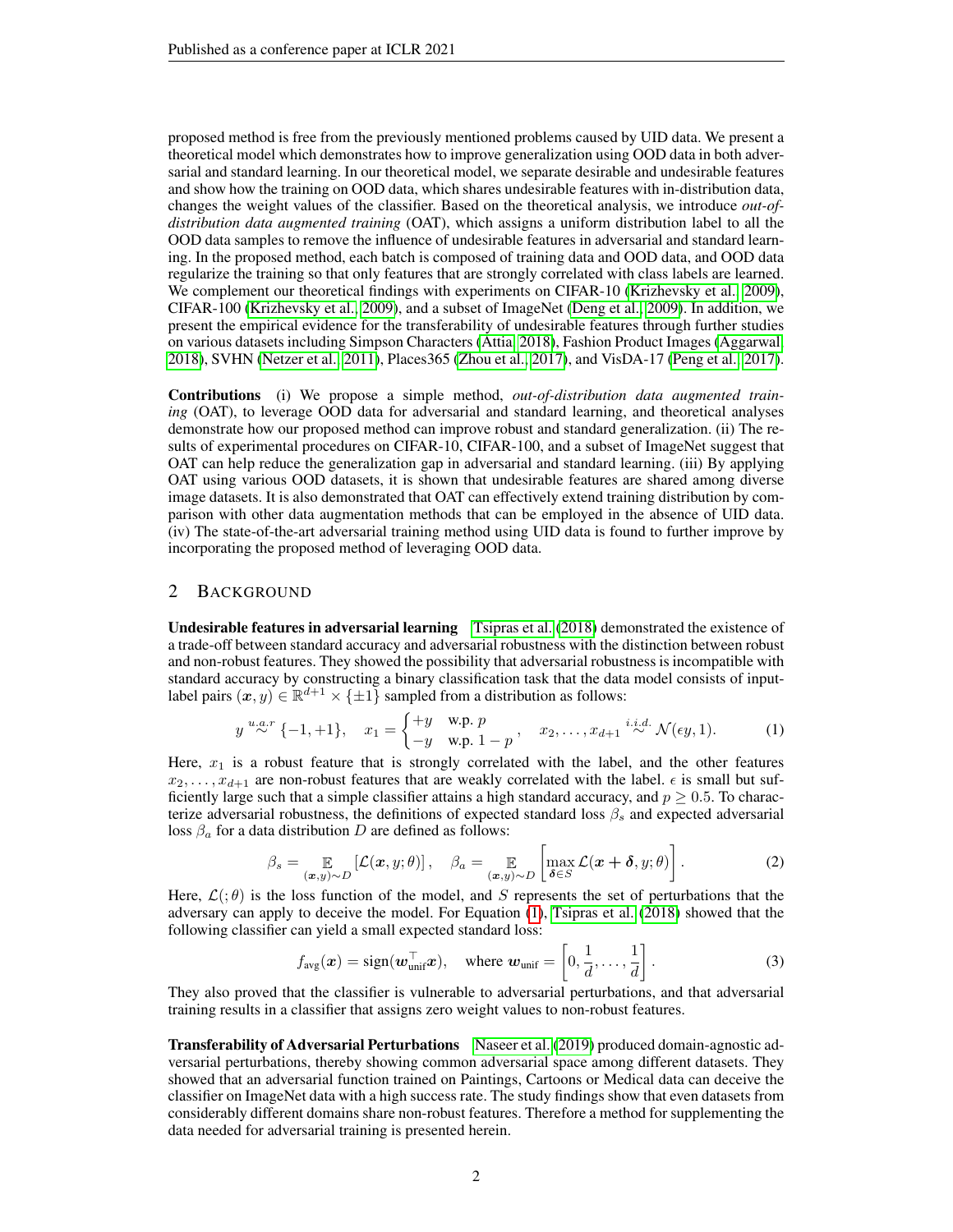Undesirable features in standard learning [Wang et al.](#page-10-10) [\(2020\)](#page-10-10) noted that convolutional neural networks (CNN) can capture high-frequency components in images that are almost imperceptible to a human. This ability is thought to be closely related to the generalization behaviors of CNNs, especially the capacity in memorizing random labels. Several studies [\(Geirhos et al., 2018;](#page-9-7) [Bahng](#page-8-3) [et al., 2019\)](#page-8-3) reported that CNNs are biased towards local image features, and the generalization performance can be improved by regularizing that bias. In this context, a method of regularizing undesirable feature contributions using OOD data is proposed, assuming that undesirable features arise from the bias of CNNs or insufficient training data and are widely distributed in the input space.

### <span id="page-2-1"></span>3 METHODS

### 3.1 THEORETICAL MOTIVATION

In this section, we analyze theoretically how OOD data can be used to make up for the insufficient training samples in adversarial training based on the dichotomy between robust and non-robust features. The theoretical motivation of using OOD data to reduce the contribution of undesirable features in standard learning can be found in Appendix [B.](#page-12-0)

Setup and overview We denote in-distribution data as target data. Given a target dataset  $\{(\tilde{x}^{i}, y^{i})\}_{i=1}^{n} \subset \mathcal{X} \times \{\pm 1\}$  sampled from a data distribution  $\tilde{D}$ , where X is the input space, we suppose that a feature extractor  $\Phi : \mathcal{X} \to \mathcal{Z} \subset \mathbb{R}^d$  and a linear classification model are trained on  $\{(\tilde{x}^i, y^i)\}_{i=1}^n$  and target feature-label pairs  $\{(\Phi(\tilde{x}^i), y^i)\}_{i=1}^n$ , respectively, to yield the small expected standard loss of the classification model. We then define an OOD dataset  $\{\hat{x}^i\}_{i=1}^m \subset \mathcal{X}$ sampled from a data distribution  $\ddot{D}$  that has the same distribution of non-robust features as that of  $\tilde{D}$  with reference to the preceding studies [\(Naseer et al., 2019;](#page-10-5) [Moosavi-Dezfooli et al., 2017\)](#page-10-11). After fixing Φ to facilitate the theoretical analysis on this framework, we demonstrate how adversarial training on the OOD dataset affects the weight values of our classifier.

Our data model The feature extractor  $\Phi$  can be considered to consist of several feature extractors  $\phi$  :  $\mathcal{X} \to \mathcal{Z} \subset \mathbb{R}$ . Hence, we can set the distributions of the target feature-label pair  $(\Phi(\tilde{\bm{x}}), y) = (\tilde{\bm{z}}, y) \in \mathbb{R}^d \times \{\pm 1\}$  and the OOD feature vector  $\Phi(\hat{\bm{x}}) = \hat{\bm{z}} \in \mathbb{R}^d$  as follows:

<span id="page-2-0"></span>
$$
y \stackrel{u.a.r}{\sim} \{-1,+1\}, \quad \tilde{z}_1 \sim \mathcal{N}(y,u^2), \quad \tilde{z}_2, \dots, \tilde{z}_{d+1} \stackrel{i.i.d.}{\sim} \mathcal{N}(\eta y, 1),
$$
  
\n
$$
q \stackrel{u.a.r}{\sim} \{-1,+1\}, \quad \hat{z}_1 \sim \mathcal{N}(0,v^2), \quad \hat{z}_2, \dots, \hat{z}_{d+1} \stackrel{i.i.d.}{\sim} \mathcal{N}(\eta q, 1),
$$
\n(4)

where  $u.a.r$  stands for uniformly at random. From here on, we will only deal with the OOD data, therefore the accents (tilde and caret) that distinguish between target data and OOD data are omitted. In Equation [\(4\)](#page-2-0), the feature  $z_1 = \phi_1(x)$  is the output of a robust feature extractor  $\phi_1$ , and the other features  $z_2, \ldots, z_{d+1}$  are those of non-robust feature extractors  $\phi_2, \ldots, \phi_{d+1}$ . Since the OOD input vectors do not have the same robust features as the target input vectors,  $z_1$  has zero mean and a small variance. Furthermore, because the OOD data have the same distribution of non-robust features as the target data,  $z_2, \ldots, z_{d+1}$  have a non-zero mean and a larger variance than the robust features. In addition, q represents the unknown label associated with the non-robust features, and  $\eta$  is a nonnegative constant which represents the degree of correlation between the non-robust features and the unknown label. Please note that the input space of our classifier is the output space of  $\Phi$  in our data model. Therefore,  $\eta$  is not limited to a small value even in the context of the  $\ell_p$ -bounded adversary. Rather, the high degree of confidence that DNNs show for the adversarial examples [\(Goodfellow](#page-9-2) [et al., 2014\)](#page-9-2) suggests that  $\eta$  is large.

Our linear classification model According to Section [2,](#page-1-1) we know that our linear classification model (logistic regression), defined as follows, yields a low expected standard loss while demonstrating high adversarial vulnerability.

$$
p(y = +1 \mid z) = \sigma(\mathbf{w}^\top z), \ p(y = -1 \mid z) = 1 - \sigma(\mathbf{w}^\top z), \quad \text{where } \mathbf{w} = \left[0, \frac{1}{d}, \dots, \frac{1}{d}\right]. \tag{5}
$$

To observe the effect of adversarial training on the OOD dataset, we train our classifier by applying the stochastic gradient descent algorithm to the cross-entropy loss function  $\mathcal{L}(\mathbf{w})$ .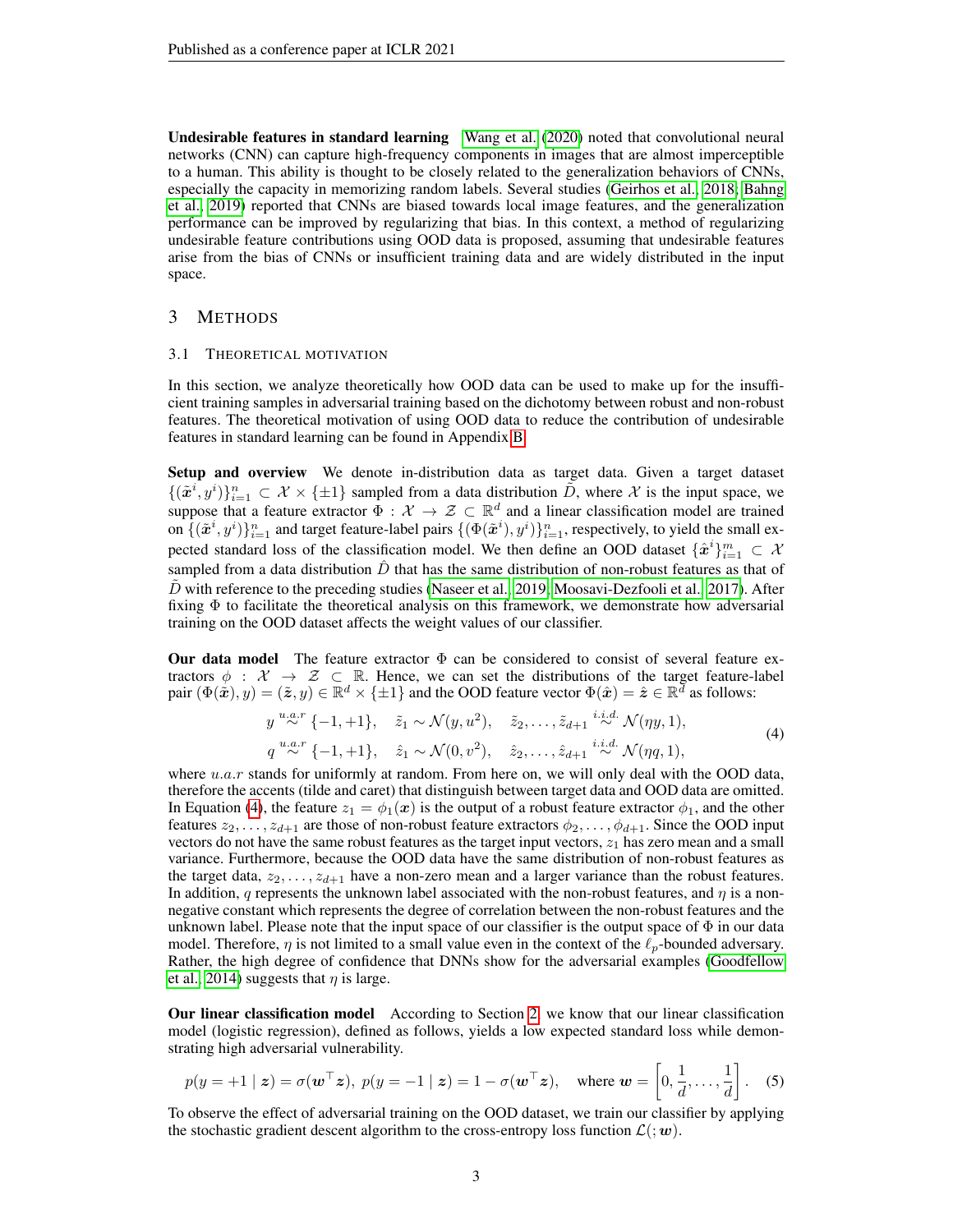Firstly, we construct the adversarial feature vector  $\bar{z} = \Phi(x + \delta) : \delta \in S$  against our classifier for adversarial training.

<span id="page-3-0"></span>**Theorem 1.** Let  $t \in [0,1]$  be the given target value of the feature vector z in our classification *model, and*  $\lambda$  *be a non-negative constant. Then, when*  $t = 0.5$ *, the expectation of the adversarial feature vector is*

$$
\mathbb{E}_{\mathbf{z}}\left[\overline{z}_{1}\right]=\mathbb{E}_{\mathbf{z}}\left[z_{1}\right], \quad \mathbb{E}_{\mathbf{z}}\left[\overline{z}_{k}\right] \approx \mathbb{E}_{\mathbf{z}}\left[z_{k}\right] + \lambda \cdot q, \quad \text{where } k \in \{2, \ldots, d+1\}.
$$

(All the proofs of the theorems in this paper can be found in Appendix [A.](#page-11-1)) Here, we assume the  $\ell_{\infty}$ -bounded adversary. In Theorem [1,](#page-3-0) we can observe that the adversary pushes the non-robust features farther in the direction of the unknown label  $q$ , which coincides with our intuition. When the given target value  $t$  is 0.5, the adversary will make our classification model output equal to zero or one to yield a large loss.

Our classification model is trained on the adversarial features shown in Theorem [1.](#page-3-0)

**Theorem 2.** When  $t = 0.5$ , the expected gradient of the loss function  $\mathcal{L}(\bar{z}, t; \bm{w})$  with respect to the *weight vector* w *of our classification model is*

$$
\mathbb{E}_{\bar{z}}\left[\frac{\partial \mathcal{L}}{\partial w_1}\right] \approx 0, \quad \mathbb{E}_{\bar{z}}\left[\frac{\partial \mathcal{L}}{\partial w_k}\right] \approx \frac{1}{2}(\eta + \lambda), \quad \text{where } k \in \{2, \dots, d+1\}.
$$
 (7)

Thus, the adversarial training with  $t = 0.5$  on the OOD dataset leads to the weight values corresponding to the non-robust features converging to zero while preserving  $w_1$  from the gradient update. This shows that we can reduce the impact of non-robust features using the OOD dataset. We, however, should not only reduce the influence of the non-robust features, but also improve the classification accuracy using the robust feature. This can be achieved through the adversarial training on the target dataset. Accordingly, we show the effect of the adversarial training on the OOD dataset when  $w_1 > 0$  in our example.

<span id="page-3-1"></span>**Theorem 3.** When  $t = 0.5$  and  $w_1 > 0$ , the expected gradient of the loss function  $\mathcal{L}(\bar{z}, t; w)$  with *respect to the weight vector* w *of our classification model is*

$$
\mathbb{E}_{\bar{z}}\left[\frac{\partial \mathcal{L}}{\partial w_1}\right] \approx \frac{1}{2}\lambda, \quad \mathbb{E}_{\bar{z}}\left[\frac{\partial \mathcal{L}}{\partial w_k}\right] \approx \frac{1}{2}(\eta + \lambda), \quad \text{where } k \in \{2, \dots, d+1\}.
$$
 (8)

Theorem [3](#page-3-1) shows that when  $w_1 > 0$ , the adversarial training with  $t = 0.5$  on the OOD dataset reduces the influence of all the features in  $Z$ . However, we can see that the expected gradients for the weight values associated with the non-robust features are always greater than the expected gradient for the weight value associated with the robust feature. In addition, the greater the value of  $\eta$ , the faster the weight value associated with it converges to zero. This means that the contribution of non-robust features with high influence decreases rapidly. In the case of multiclass classification, it is straightforward that  $t = 0.5$  corresponds to uniform distribution label  $t_{\text{unif}} = [\frac{1}{c}, \dots, \frac{1}{c}]$ , where c is the number of the classes. Intuitively, the meaning of  $(x, t_{\text{unif}})$  is that the input x lies on the decision boundary. To reduce the training loss for  $(x, t_{\text{unif}})$ , the classifier will learn that the features of  $x$  do not contribute to a specific class, which can be understood as removing the contributions of the features of  $x$ .

#### 3.2 OUT-OF-DISTRIBUTION DATA AUGMENTED TRAINING

Based on our theoretical analysis, we introduce *Out-of-distribution data Augmented Training (OAT)*. OAT is the training on the union of the target dataset  $\mathcal{D}_t$  and the OOD dataset  $\mathcal{D}_o$ . When applying our proposed method, we need to consider the following two points: 1) Temporary labels associated with OOD data samples are required for supervised learning, and 2) the loss functions corresponding to  $\mathcal{D}_t$  and  $\mathcal{D}_o$  should be properly combined.

First, we assign a uniform distribution label  $t_{\text{unif}}$  to all the OOD data samples as confirmed in our theoretical analysis. This labeling method enables us to leverage OOD data for supervised learning at no extra cost. Moreover, it means that our method is completely free from the limitations of the methods using UID data (see Section [1\)](#page-0-0).

Second, although OOD data can be used to improve the standard and robust generalization of neural networks, the training on target data is essential to enhance the classification accuracy of neural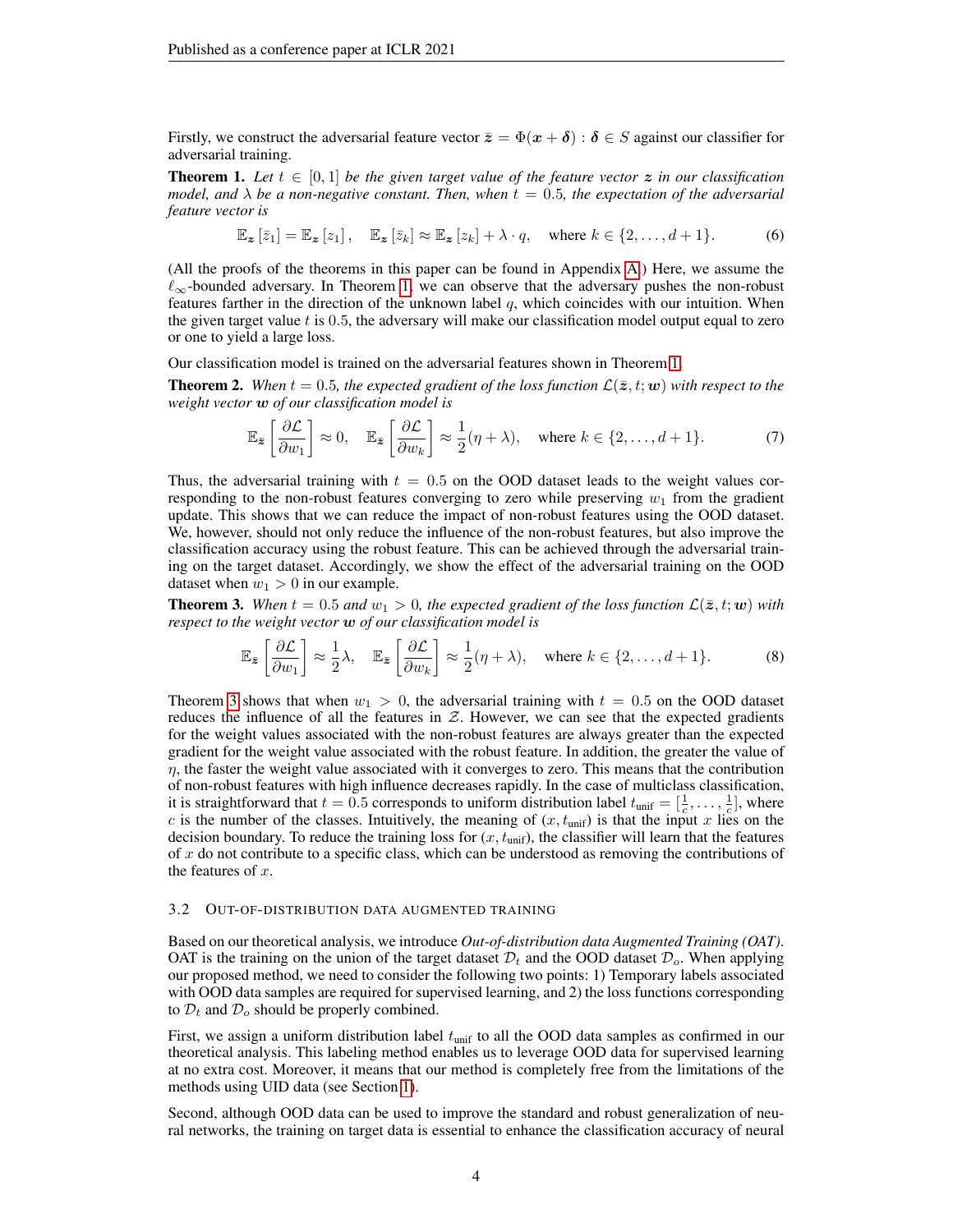networks. In addition, according to Theorem [3,](#page-3-1) adversarial training on the pairs of OOD data samples and  $t_{\text{unif}}$  affects the weight for robust features as well as that for non-robust features. Hence, the balance between losses from  $\mathcal{D}_t$  and  $\mathcal{D}_o$  is important in OAT. For this reason, we introduce a hyperparameter  $\alpha \in \mathbb{R}^+$  into our proposed method and train neural networks as follows:

**OAT-A:** 
$$
\min_{\theta} \mathop{\mathbb{E}}_{(\boldsymbol{x}_t, y) \in \mathcal{D}_t} \left[ \max_{\boldsymbol{\delta} \in S} \mathcal{L}(\boldsymbol{x}_t + \boldsymbol{\delta}, y; \theta) \right] + \alpha \mathop{\mathbb{E}}_{\boldsymbol{x}_o \in \mathcal{D}_o} \left[ \max_{\boldsymbol{\epsilon} \in S} \mathcal{L}(\boldsymbol{x}_o + \boldsymbol{\epsilon}, t_{\text{unif}}; \theta) \right],
$$
 (9)  
OAT-S: 
$$
\min_{\theta} \mathop{\mathbb{E}}_{(\boldsymbol{x}_t, y) \in \mathcal{D}_t} [\mathcal{L}(\boldsymbol{x}_t, y; \theta)] + \alpha \mathop{\mathbb{E}}_{\boldsymbol{x}_o \in \mathcal{D}_o} [\mathcal{L}(\boldsymbol{x}_o, t_{\text{unif}}; \theta)].
$$

Here, OAT-A and OAT-S represent OOD data augmented adversarial and standard learning, respectively. The pseudo-code for the overall procedure of our method is presented in Algorithm [1.](#page-4-0)

<span id="page-4-0"></span>Algorithm 1 Out-of-distribution augmented Training (OAT)

**Require:** Target dataset  $\mathcal{D}_t$ , OOD dataset  $\mathcal{D}_o$ , uniform distribution label  $t_{\text{unif}}$ , batch size *n*, training iterations T, learning rate  $\tau$ , hyperparameter  $\alpha$ , adversarial attack function  $\mathcal G$ 

1: for  $t = 1$  to  $T$  do 2:  $(X_t, Y) = \text{SAMPLE}(\text{dataset} = \mathcal{D}_t, \text{size} = \frac{n}{2})$ 3:  $X_o = \text{SAMPLE}(\text{dataset} = \mathcal{D}_o, \text{size} = \frac{n}{2})$ 4: if Adversarial Learning then  $5:$  $\bar{X}_t, \bar{X}_o \} \leftarrow \mathcal{G}([X_t, X_o], [Y, t_{\text{unif}}]; \boldsymbol{\theta})$ 6: else if Standard Learning then  $7:$  $\bar{X}_t, \bar{X}_o] \leftarrow [X_t, X_o]$ 8: end if 9: *model update*: 10:  $\theta \leftarrow \theta - \tau \cdot \nabla_{\theta} AVERAGE(\frac{1}{2}\mathcal{L}(\bar{X}_t, Y; \theta) + \frac{\alpha}{2}\mathcal{L}(\bar{X}_o, t_{\text{unif}}; \theta))$ 11: end for 12: **Output:** trained model parameter  $\theta$ 

### 4 RELATED STUDIES

Adversarial examples Many adversarial attack methods have been proposed, including the projected gradient descent (PGD) and Carlini & Wagner (CW) attacks [\(Madry et al., 2017;](#page-10-2) [Car](#page-8-4)[lini & Wagner, 2017\)](#page-8-4). The PGD attack employs an iterative procedure of the fast gradient sign method (FGSM) [\(Goodfellow et al., 2014\)](#page-9-2) to find worst-case examples in which the training loss is maximized. CW attack finds adversarial examples using CW losses instead of cross-entropy losses. Recently, [Croce & Hein](#page-9-8) [\(2020\)](#page-9-8) proposed autoattack (AA), which is a powerful ensemble attack with two extensions of the PGD attack and two existing attacks [\(Croce & Hein, 2019;](#page-9-9) [Andriushchenko](#page-8-5) [et al., 2019\)](#page-8-5). To defend against these adversarial attacks, various adversarial defense methods have been developed [\(Goodfellow et al., 2014;](#page-9-2) [Kannan et al., 2018\)](#page-9-10). [Madry et al.](#page-10-2) [\(2017\)](#page-10-2) introduced adversarial training that uses adversarial examples as training data, and [Zhang et al.](#page-11-2) [\(2019\)](#page-11-2) proposed TRADES to optimize a surrogate loss which is a sum of the natural error and boundary error.

OOD detection [Lee et al.](#page-9-11) [\(2017\)](#page-9-11) and [Hendrycks et al.](#page-9-12) [\(2018\)](#page-9-12) dealt with the overconfidence problem of the confidence score-based OOD detectors. They used uniform distribution labels as in our method to resolve the overconfidence issue. They did not, however, address the generalization problems of neural networks. Specifically, our theoretical results allow us to explain the classification performance improvement of classifiers that were only considered as secondary effects in the abovementioned studies. Further related works can be found in Appendix [C.](#page-13-0)

## 5 EXPERIMENTAL RESULTS AND DISCUSSION

#### 5.1 EXPERIMENTAL SETUP

OOD datasets We created OOD datasets from the 80 Million Tiny Images dataset [\(Torralba et al.,](#page-10-12) [2008\)](#page-10-12) (80M-TI), using the work of [Carmon et al.](#page-9-4) [\(2019\)](#page-9-4) for CIFAR-10 and CIFAR-100, respectively. In addition, we resized (using a bilinear interpolation) ImageNet to dimensions of  $64 \times 64$  and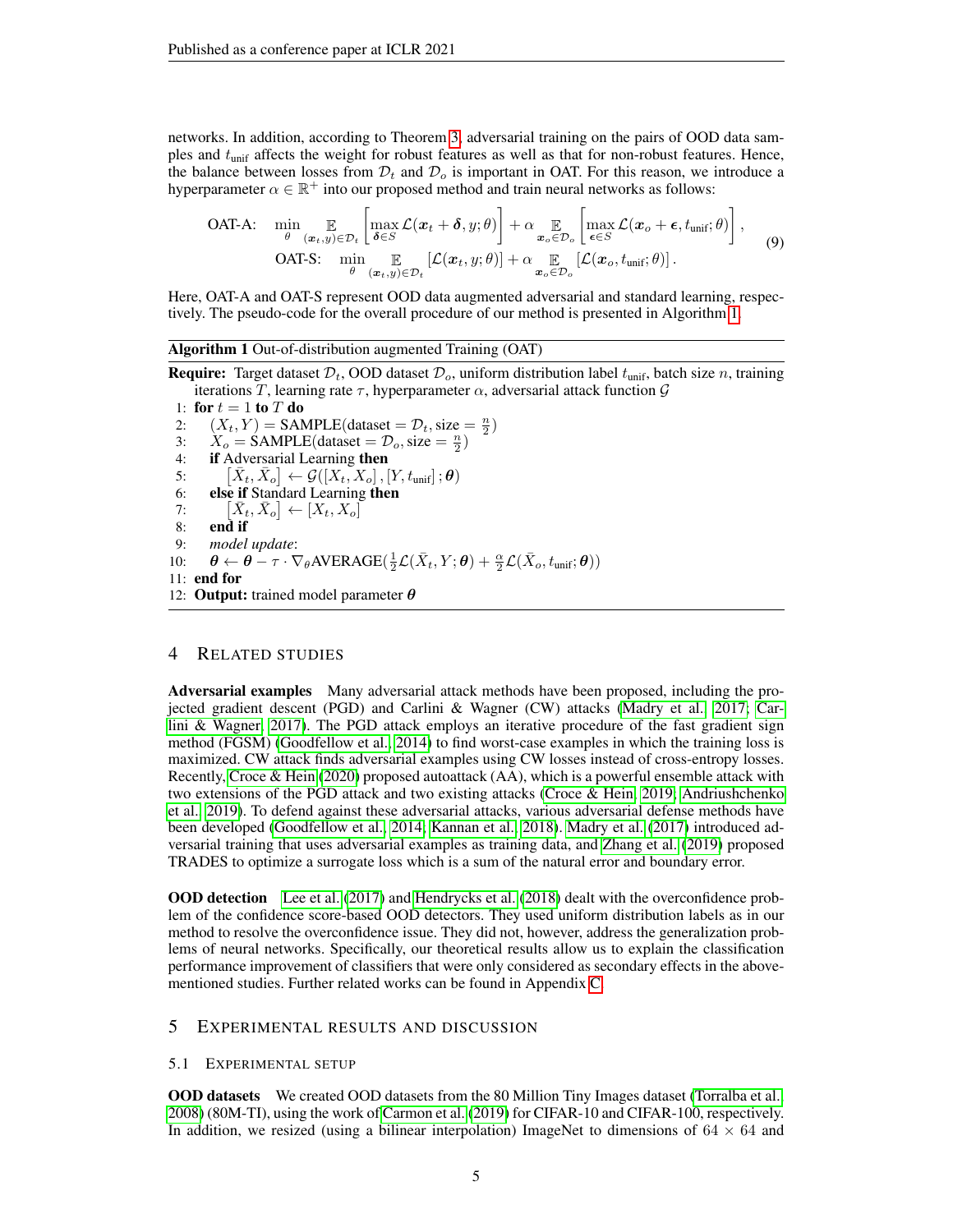| Model              | Target              | <b>OOD</b> | Clean | <b>PGD100</b> | <b>CW100</b> | AA    |
|--------------------|---------------------|------------|-------|---------------|--------------|-------|
| Standard           |                     |            | 95.48 | 0.00          | 0.00         | 0.00  |
| PGD                |                     |            | 87.48 | 49.92         | 50.80        | 48.29 |
| PGD+CutMix         | CIFAR <sub>10</sub> |            | 89.35 | 53.39         | 52.35        | 49.05 |
| <b>TRADES</b>      |                     |            | 85.24 | 55.69         | 54.04        | 52.83 |
| OAT <sub>PGD</sub> |                     | 80M-TI     | 86.63 | 56.77         | 52.38        | 49.98 |
| <b>OATTRADES</b>   |                     | $80M-TI$   | 86.76 | 59.66         | 55.71        | 54.63 |
| Standard           |                     |            | 78.57 | 0.02          | 0.00         | 0.00  |
| <b>PGD</b>         |                     |            | 61.37 | 24.66         | 24.68        | 22.76 |
| <b>TRADES</b>      | CIFAR100            |            | 58.84 | 30.24         | 27.97        | 26.91 |
| OAT <sub>PGD</sub> |                     | $80M-TI$   | 61.54 | 30.02         | 27.85        | 25.36 |
| <b>OATTRADES</b>   |                     | $80M-TI$   | 63.07 | 34.23         | 29.02        | 27.83 |
| Standard           | ImgNet10            |            | 86.03 | 0.11          | 0.06         | 0.00  |
| <b>PGD</b>         | $(64 \times 64)$    |            | 82.80 | 48.77         | 48.86        | 48.34 |
| OAT <sub>PGD</sub> |                     | ImgNet990  | 81.91 | 59.03         | 54.69        | 53.83 |

<span id="page-5-1"></span>Table 1: Accuracy (%) comparison of the OAT model with Standard, PGD, and TRADES on CI-FAR10, CIFAR100, and ImgNet10  $(64 \times 64)$  under different threat models. We show the improved results compared to the counterpart of each model in bold.

 $160 \times 160$  and divided it into datasets containing 10 and 990 classes, respectively; these are called ImgNet10 and ImgNet990. Furthermore, we resized Places365 and VisDA-17 for the experiments on ImgNet10 and cropped the Simpson Characters (Simpson), and Fashion Product (Fashion) datasets to dimensions of  $32 \times 32$  for the experiments on CIFAR10 and CIFAR100. The details in sourcing the OOD datasets can be found in Appendix [D.](#page-14-0)

**Implementation details** Implementation details including the hyperparameter  $\alpha$ , architectures, batch sizes, and training iterations are summarized in Appendix [E.](#page-14-1) All models compared in the same target dataset are trained in the same training batch size and iterations to ensure a fair comparison. In other words, OAT have a batch size of target  $\frac{n}{2} + \text{OOD}\frac{n}{2}$ , which would be compared with a model that is normally trained with a batch size of  $n$ . To evaluate the adversarial robustness of the models in our experiments, we apply several adversarial attacks including PGD, CW, and AA. Note that we denote PGD and CW attacks with  $T$  iterative steps as PGDT and CWT, respectively, and the original test set as Clean. We compare the following models in our experiments<sup>[1](#page-5-0)</sup>:

- 1. Standard: The model which is normally trained on the target dataset.
- 2. PGD: The model trained using PGD-based adversarial training on the target dataset.
- 3. TRADES: The model trained using TRADES on the target dataset.
- 4.  $OAT_{PGD}$ : The model which is adversarially trained with OAT based on a PGD approach.
- 5. OAT<sub>TRADES</sub>: The model which is adversarially trained with OAT based on TRADES.
- 6. OAT $_{\mathcal{D}_o}$ : The model which is normally trained with OAT using the OOD dataset  $\mathcal{D}_o$ .

#### 5.2 STUDY ON THE EFFECTIVENESS OF OAT IN ADVERSARIAL LEARNING

<span id="page-5-2"></span>Table 2: Comparison of OAT using various OOD datasets for improving robust generalization on CIFAR10 and ImgNet10 ( $64 \times 64$ ). The None represents the baseline model (PGD).

|                   | CIFAR <sub>10</sub> |             |         |         | $ImgNet10(64 \times 64)$ |            |         |
|-------------------|---------------------|-------------|---------|---------|--------------------------|------------|---------|
| 00 <sub>D</sub>   | None                | <b>SVHN</b> | Simpson | Fashion | None                     | Places 365 | VisDA17 |
| Clean             | 87.48               | 86.16       | 86.79   | 85.84   | 82.80                    | 82.37      | 82.46   |
| PGD <sub>20</sub> | 50.41               | 53.70       | 53.88   | 53.27   | 49.00                    | 59.86      | 55.34   |
| CW20              | 51.11               | 52.21       | 52.15   | 51.70   | 48.91                    | 56.23      | 53.80   |

<span id="page-5-0"></span><sup>1</sup>Our codes are available at <https://github.com/Saehyung-Lee/OAT>.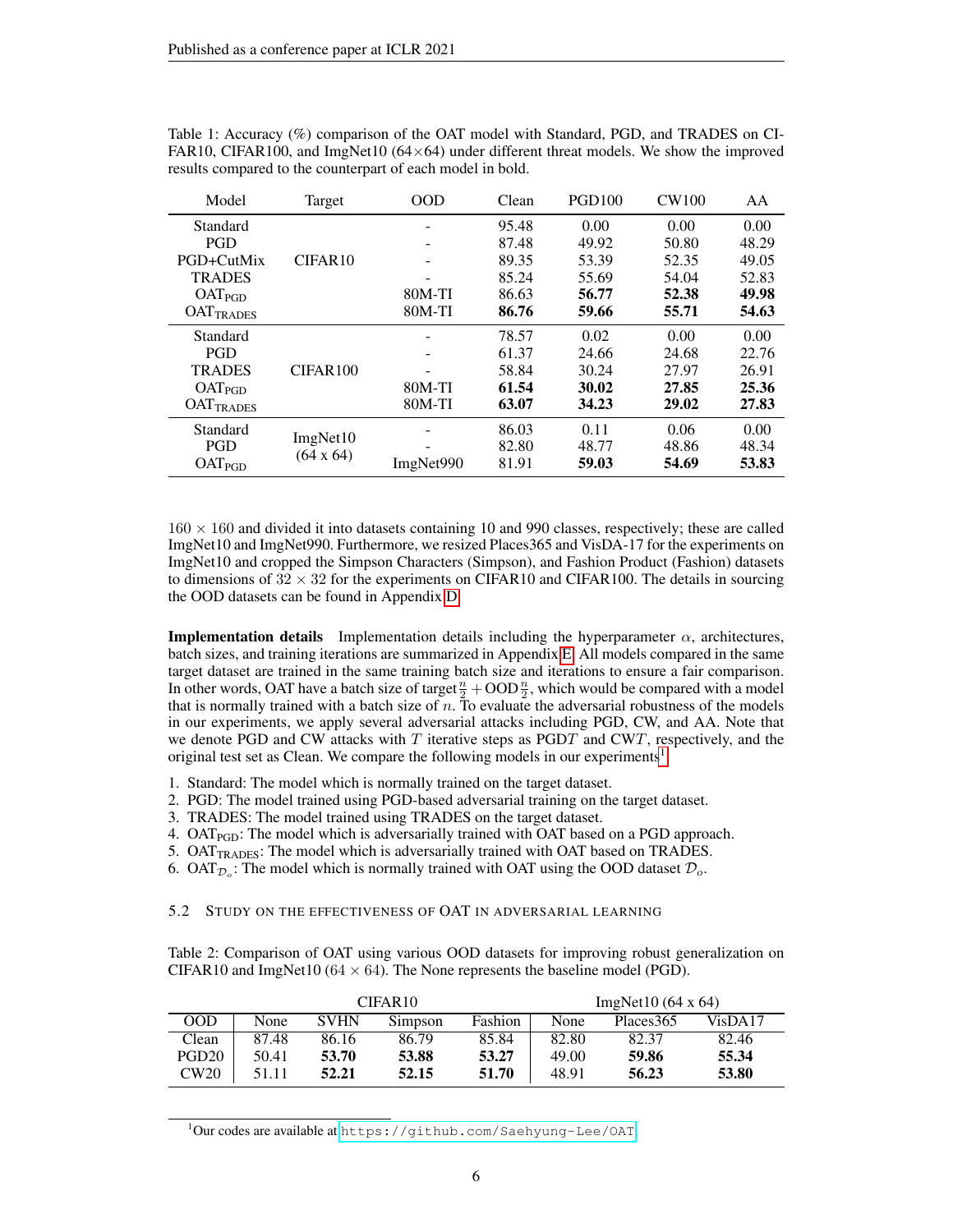Evaluating adversarial robustness The improvements in the robust generalization performances of the PGD and TRADES models through the application of OAT are evaluated against PGD100, CW100, and AA with  $\ell_{\infty}$ -bound of  $\frac{8}{255}$  and 0.031. The results are summarized in Table [1](#page-5-1) and indicate that OAT improves the robust generalization of all adversarial training methods tested regardless of the target dataset. In particular, from the results against AA it can be seen that the effectiveness of OAT does not rely on obfuscated gradients [\(Athalye et al., 2018\)](#page-8-6). This is because AA removes the possibility of gradient masking through the application of a combination of strong adaptive attacks [\(Croce & Hein, 2019;](#page-9-9) [2020\)](#page-9-8) and a black-box attack [\(Andriushchenko et al., 2019\)](#page-8-5).

However, while OAT brings a significant improvement in robustness against PGD attacks, it is relatively less effective against CW attacks. According to our theoretical analysis, these results imply that the OOD data have relatively few non-robust features used in the CW attacks. In other words, powerful targeted attacks, such as CW attacks, are constructed using gradient information more selectively than untargeted attacks, such as PGD attacks. To gain insight into this phenomenon, we train models with various hyperparameter  $\alpha$  values. The results suggest that the greater the influence of OOD on the training process is, the higher the robustness against PGD attacks and the lower the robustness against CW attacks are (see Appendix [G](#page-15-0) for more details).

In the absence of UID data, various data augmentation methods other than OAT can be employed. CutMix [\(Yun et al., 2019\)](#page-10-13), a method of amplifying training data by cutting and pasting patches between training images, was recently proposed and exhibited excellent performance in classification and transfer learning tasks. By applying CutMix to adversarial training, the advantages of OAT over other data augmentation methods are assessed. Specifically, OAT brings a higher level of robustness than CutMix, as deduced from Table [1.](#page-5-1) Because adversarial examples are closely related to the high-frequency components of images [\(Wang et al., 2020\)](#page-10-10) and adversarial training reduces the model's sensitivity to these components, CutMix is an ineffective data augmentation method. Although CutMix extends the global feature distribution, there is no significant difference in terms of local feature distribution. Contrarily, OAT can effectively regularize the classifier by observing various undesirable features held by additional data in the learning process.

**OAT with diverse OOD datasets** Non-robust features are widely shared among different datasets, as demonstrated by applying OAT using various OOD datasets. Table [2](#page-5-2) indicates that OAT improves robust generalization for all OOD datasets, including those that have little correlation with the target dataset from a human perspective. In addition, given that relatively simple datasets with no background (Fashion and VisDA-17) are less effective than others, we can suppose that non-robust features arise from the high complexity [\(Snodgrass & Vanderwart, 1980\)](#page-10-14) of images for natural image datasets, such as CIFAR and ImageNet. Further discussions of the results can be found in Appendix [J.](#page-17-0)

When UID data are available In adversarial training, in-distribution data reduce the sensitivity of neural networks to non-robust features and provide robustly generalizable features. On the other hand, the proposed theory shows that OAT takes advantage of the data amplification effect only for non-robust features using OOD data. Therefore, the effectiveness of OAT is expected to decrease as more in-distribution data are augmented. To observe such a trend empirically, the effect of OAT is investigated according to additional in-distribution data size using previously published pseudolabeled data [\(Carmon et al., 2019\)](#page-9-4).

Surprisingly, Figure [1\(](#page-7-0)a) shows that OAT still improves robust generalization even when many pseudo-labeled data are used. OAT is also combined with RST [\(Carmon et al., 2019\)](#page-9-4), which has recently recorded a state-of-the-art adversarial robustness using UID data; in fact, Figure [1\(](#page-7-0)b) demonstrates that OAT can further improve the state-of-the-art adversarial training method. This is presumably because the additional data include noisy labeled data, in which induce memorization in the learning process and thus impair the generalization performance [\(Zhang et al., 2016\)](#page-11-3). OAT seems to achieve a higher level of robust generalization by effectively suppressing the effects of noisy data. Additional details on the experiments illustrated in Figure [1](#page-7-0) are described in Appendix [H.](#page-16-0)

5.3 STUDY ON THE EFFECTIVENESS OF OAT IN STANDARD LEARNING

Randomization test The effect of OAT is analyzed based on the randomization test [\(Zhang et al.,](#page-11-3) [2016\)](#page-11-3). The randomization test is an experiment aiming to observe the effective capacity of neural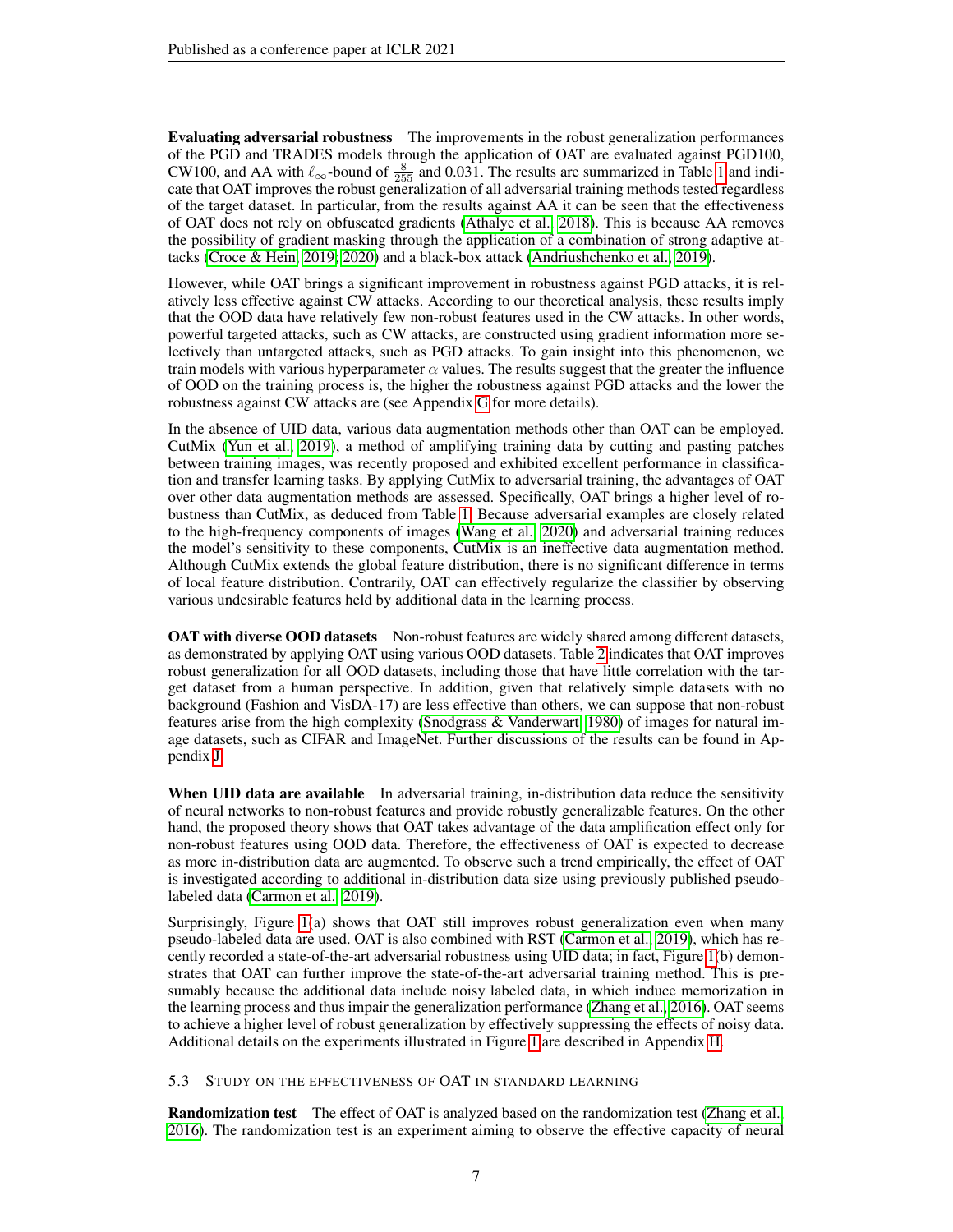<span id="page-7-0"></span>

Figure 1: (a) The effectiveness of OAT with increasing pseudo-labeled data size under PGD100 and (b) the results of the state-of-the-art model improved by OAT under  $PG_{TRADES}$ ,  $PG_{Madrv}$ ,  $PG_{RST}$  [\(Car](#page-9-4)[mon et al., 2019\)](#page-9-4), and AA on CIFAR-10.

networks and the effect of regularization by training the model on a copy of the data where the true labels are replaced by random labels. In Figure  $2(a)$ , it can be seen that the Standard model

<span id="page-7-1"></span>

Figure 2: (a) The results of the randomization test and (b) the test error curves for the Standard and OAT models along their optimization trajectories on CIFAR-10.

memorizes all training samples to obtain a low training error, whereas the OAT model continues to have a high training error. These results show that OAT effectively regularizes neural networks so that it learns only features with strong correlation with the class labels. Figure [2\(](#page-7-1)b) indicates that the OAT model learns more slowly than the Standard model owing to the influence of a strong regularizer in the early stages of training; however, it achieves a better generalization performance at the end of training.

Evaluating classification performance The effect of OAT on the classification accuracy is shown in Table [3.](#page-7-2) When the number of training samples  $(N)$  is small, the influence of undesirable features is expected to be large. Therefore, the experiments are classified depending on the number of training samples  $(N)$ . Table [3](#page-7-2) indicates that the effect of OAT is large when the amount of training data

<span id="page-7-2"></span>Table 3: Accuracy (%, mean over 5 runs) comparison of the OAT model using various datasets with the baseline models. We show the improved results compared to the counterpart of each model in bold. Pseudo-label is the model trained using pseudo-labeled data (from 80M-TI) in conjunction with the target dataset. Fusion is the model that applies  $OAT_{80M-TI}$  to the Pseudo-label model. A detailed description can be found in Appendix [D.](#page-14-0)

| Dataset<br>N           | CIFAR <sub>10</sub><br>2,500 / Full | CIFAR100<br>$2,500$ / Full | Dataset                  | ImgNet10<br>$(64 \times 64)$ | ImgNet10<br>$(160 \times 160)$ |
|------------------------|-------------------------------------|----------------------------|--------------------------|------------------------------|--------------------------------|
| Standard               | 65.44 / 94.46                       | 24.41 / 74.87              | N                        | $100 / \mathrm{Full}$        | 100 / Full                     |
| OAT <sub>SVHN</sub>    | 68.56 / 94.45                       | 24.82 / 75.65              | Standard                 | 37.90 / 86.93                | 33.36/90.91                    |
| OAT <sub>Simpson</sub> | 70.08/94.43                         | 27.04 / 76.03              | OAT <sub>VisDA17</sub>   | 36.21/86.71                  | 35.93/91.23                    |
| $OAT80M-TI$            | 72.49 / 95.20                       | 26.13 / 76.30              | $OAT_{\text{Places}365}$ | 41.84 / 88.37                | 40.11/91.42                    |
| Pseudo-label           | $-$ /95.28                          | $-177.24$                  | OAT <sub>ImgNet990</sub> | 42.18 / 87.88                | 40.41 / 91.87                  |
| Fusion                 | $-$ /95.53                          | $-$ / 77.36                |                          |                              |                                |

is small, as predicted. Additionally, OAT enhances the generalization performance using 80M-TI, ImgNet990, and Places365, which have input distributions similar to the target datasets, more than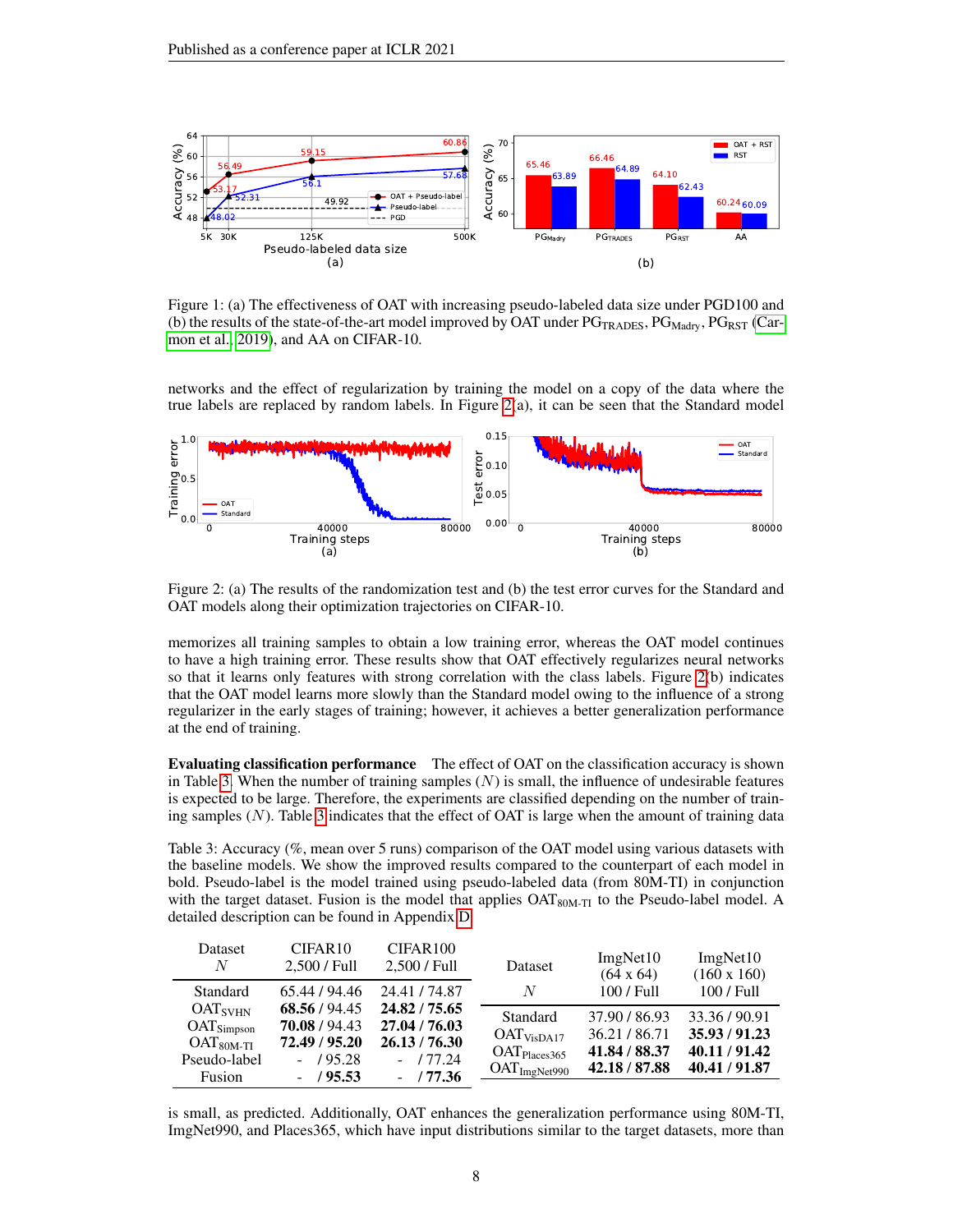when using other OOD datasets. This proves empirically that in our theoretical analysis, the OOD data, following the same undesirable feature distribution as the target data, can improve generalization through OAT. In addition, the results of Pseudo-label and Fusion models show that even when pseudo-labeled data are available, OOD data can be leveraged to further improve the standard generalization performance. Moreover, the proposed method, which does not require complex operations and is very simple to implement, can lead to higher performance by combining with existing data augmentation methods. As an example, the effectiveness of Mixup [\(Zhang et al., 2017\)](#page-11-4) is enhanced by applying OAT; the experimental results are provided in Appendix [I.](#page-17-1)

Finally, OAT in a standard learning scheme using the entire target dataset is generally less effective than OAT in an adversarial training scheme (see Appendix [F](#page-14-2) for more details). Therefore, it can be inferred that the transferability of undesirable features is greater in adversarial settings than in standard settings. In other words, these results experimentally show that the number of training samples required for robust generalization is large compared to that required for standard generalization.

### 6 CONCLUSIONS AND FUTURE DIRECTIONS

In this study, a method is proposed to compensate for the insufficient training data by using OOD data, which are less restrictive than UID data. It is theoretically demonstrated that training with OOD data can remove undesirable feature contributions in a simple Gaussian model. Experiments are performed on various OOD datasets, which surprisingly demonstrate that even OOD datasets that apparently have little correlation with the target dataset from the human perspective can help standard and robust generalization through the proposed method. These results imply that a common undesirable feature space exists among diverse datasets. In addition, the effectiveness of the proposed method is evaluated when extra UID data are available, and the results indicate that OAT can improve the generalization performance even when substantial pseudo-labeled data are used.

Nevertheless, some limitations need to be acknowledged. First, it is challenging to predict the effectiveness of the proposed method before applying it to a specific target-OOD dataset pair. Second, our method is less effective against strong targeted adversarial attacks, such as CW attacks, as it is difficult to generate deliberate adversarial attacks on in-distribution in the process of OAT. Therefore, as a future research direction, we aim to quantify the degree to which undesirable features are shared between the target and OOD datasets and construct strong adversarial attacks using OOD data.

#### **REFERENCES**

- <span id="page-8-2"></span>Param Aggarwal. Fashion product images (small), 2018. data retrieved from Kaggle, [https:]( https://www.kaggle.com/paramaggarwal/fashion-product-images-small) [//www.kaggle.com/paramaggarwal/fashion-product-images-small]( https://www.kaggle.com/paramaggarwal/fashion-product-images-small).
- <span id="page-8-5"></span>Maksym Andriushchenko, Francesco Croce, Nicolas Flammarion, and Matthias Hein. Square attack: a query-efficient black-box adversarial attack via random search. *arXiv preprint arXiv:1912.00049*, 2019.
- <span id="page-8-6"></span>Anish Athalye, Nicholas Carlini, and David Wagner. Obfuscated gradients give a false sense of security: Circumventing defenses to adversarial examples. *arXiv preprint arXiv:1802.00420*, 2018.
- <span id="page-8-1"></span>Alexandre Attia. The simpsons characters data, 2018. data retrieved from Kaggle, [https://www.]( https://www.kaggle.com/alexattia/the-simpsons-characters-dataset) [kaggle.com/alexattia/the-simpsons-characters-dataset]( https://www.kaggle.com/alexattia/the-simpsons-characters-dataset).
- <span id="page-8-3"></span>Hyojin Bahng, Sanghyuk Chun, Sangdoo Yun, Jaegul Choo, and Seong Joon Oh. Learning de-biased representations with biased representations. *arXiv preprint arXiv:1910.02806*, 2019.
- <span id="page-8-0"></span>Robert Bellman. Curse of dimensionality. *Adaptive control processes: a guided tour. Princeton, NJ*, 3:2, 1961.
- <span id="page-8-7"></span>Aharon Ben-Tal, Dick Den Hertog, Anja De Waegenaere, Bertrand Melenberg, and Gijs Rennen. Robust solutions of optimization problems affected by uncertain probabilities. *Management Science*, 59(2):341–357, 2013.
- <span id="page-8-4"></span>Nicholas Carlini and David Wagner. Towards evaluating the robustness of neural networks. In *2017 IEEE Symposium on Security and Privacy (SP)*, pp. 39–57. IEEE, 2017.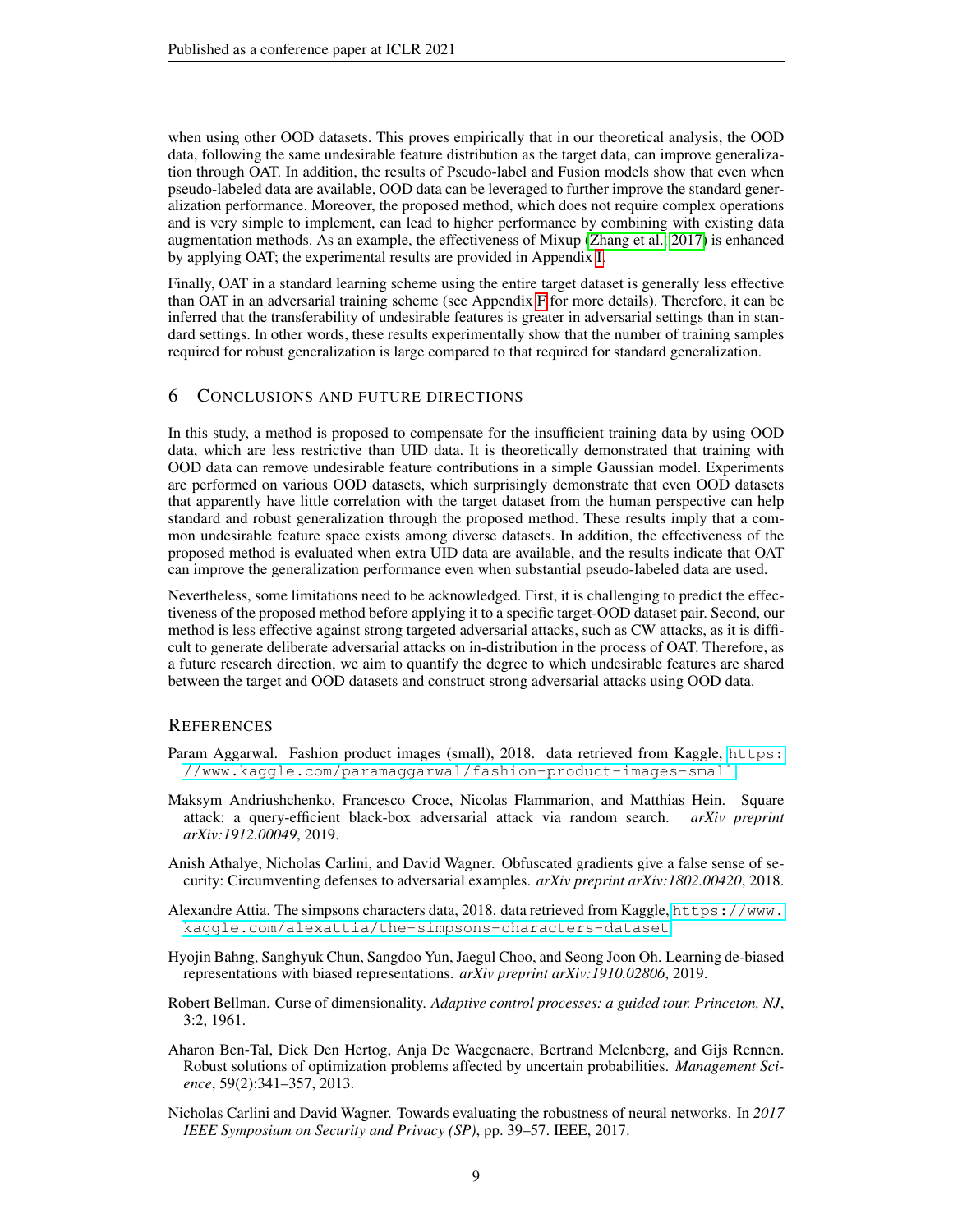- <span id="page-9-4"></span>Yair Carmon, Aditi Raghunathan, Ludwig Schmidt, John C Duchi, and Percy S Liang. Unlabeled data improves adversarial robustness. In *Advances in Neural Information Processing Systems*, pp. 11190–11201, 2019.
- <span id="page-9-16"></span>Alvin Chan, Yi Tay, and Yew-Soon Ong. What it thinks is important is important: Robustness transfers through input gradients. In *Proceedings of the IEEE/CVF Conference on Computer Vision and Pattern Recognition (CVPR)*, June 2020.
- <span id="page-9-9"></span>Francesco Croce and Matthias Hein. Minimally distorted adversarial examples with a fast adaptive boundary attack. *arXiv preprint arXiv:1907.02044*, 2019.
- <span id="page-9-8"></span>Francesco Croce and Matthias Hein. Reliable evaluation of adversarial robustness with an ensemble of diverse parameter-free attacks. *arXiv preprint arXiv:2003.01690*, 2020.
- <span id="page-9-13"></span>Zihang Dai, Zhilin Yang, Fan Yang, William W Cohen, and Russ R Salakhutdinov. Good semisupervised learning that requires a bad gan. In *Advances in neural information processing systems*, pp. 6510–6520, 2017.
- <span id="page-9-6"></span>J. Deng, W. Dong, R. Socher, L.-J. Li, K. Li, and L. Fei-Fei. ImageNet: A Large-Scale Hierarchical Image Database. In *CVPR09*, 2009.
- <span id="page-9-7"></span>Robert Geirhos, Patricia Rubisch, Claudio Michaelis, Matthias Bethge, Felix A Wichmann, and Wieland Brendel. Imagenet-trained cnns are biased towards texture; increasing shape bias improves accuracy and robustness. *arXiv preprint arXiv:1811.12231*, 2018.
- <span id="page-9-2"></span>Ian J Goodfellow, Jonathon Shlens, and Christian Szegedy. Explaining and harnessing adversarial examples. *arXiv preprint arXiv:1412.6572*, 2014.
- <span id="page-9-14"></span>Kaiming He, Xiangyu Zhang, Shaoqing Ren, and Jian Sun. Identity mappings in deep residual networks. In *European conference on computer vision*, pp. 630–645. Springer, 2016.
- <span id="page-9-12"></span>Dan Hendrycks, Mantas Mazeika, and Thomas Dietterich. Deep anomaly detection with outlier exposure. *arXiv preprint arXiv:1812.04606*, 2018.
- <span id="page-9-17"></span>Dan Hendrycks, Kimin Lee, and Mantas Mazeika. Using pre-training can improve model robustness and uncertainty. *arXiv preprint arXiv:1901.09960*, 2019.
- <span id="page-9-1"></span>Geoffrey Hinton, Li Deng, Dong Yu, George Dahl, Abdel-rahman Mohamed, Navdeep Jaitly, Andrew Senior, Vincent Vanhoucke, Patrick Nguyen, Brian Kingsbury, et al. Deep neural networks for acoustic modeling in speech recognition. *IEEE Signal processing magazine*, 29, 2012.
- <span id="page-9-15"></span>Jeremy Howard. Imagenette. URL <https://github.com/fastai/imagenette/>.
- <span id="page-9-18"></span>Andrew Ilyas, Shibani Santurkar, Dimitris Tsipras, Logan Engstrom, Brandon Tran, and Aleksander Madry. Adversarial examples are not bugs, they are features. *arXiv preprint arXiv:1905.02175*, 2019.
- <span id="page-9-10"></span>Harini Kannan, Alexey Kurakin, and Ian Goodfellow. Adversarial logit pairing. *arXiv preprint arXiv:1803.06373*, 2018.
- <span id="page-9-5"></span>Alex Krizhevsky, Geoffrey Hinton, et al. Learning multiple layers of features from tiny images. Technical report, Citeseer, 2009.
- <span id="page-9-0"></span>Alex Krizhevsky, Ilya Sutskever, and Geoffrey E Hinton. Imagenet classification with deep convolutional neural networks. In *Advances in neural information processing systems*, pp. 1097–1105, 2012.
- <span id="page-9-11"></span>Kimin Lee, Honglak Lee, Kibok Lee, and Jinwoo Shin. Training confidence-calibrated classifiers for detecting out-of-distribution samples. *arXiv preprint arXiv:1711.09325*, 2017.
- <span id="page-9-3"></span>Saehyung Lee, Hyungyu Lee, and Sungroh Yoon. Adversarial vertex mixup: Toward better adversarially robust generalization. In *Proceedings of the IEEE/CVF Conference on Computer Vision and Pattern Recognition (CVPR)*, June 2020.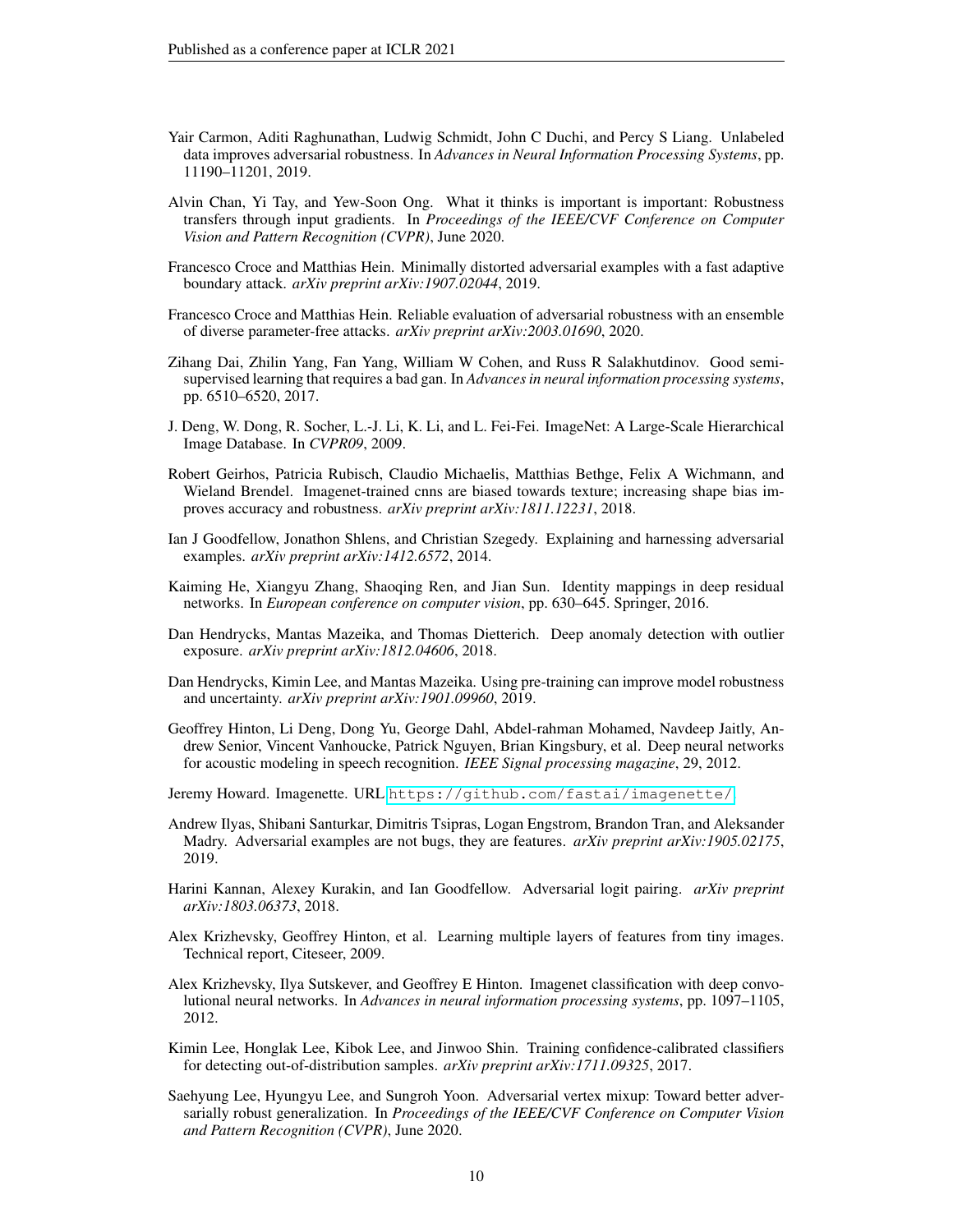- <span id="page-10-2"></span>Aleksander Madry, Aleksandar Makelov, Ludwig Schmidt, Dimitris Tsipras, and Adrian Vladu. Towards deep learning models resistant to adversarial attacks. *arXiv preprint arXiv:1706.06083*, 2017.
- <span id="page-10-11"></span>Seyed-Mohsen Moosavi-Dezfooli, Alhussein Fawzi, Omar Fawzi, and Pascal Frossard. Universal adversarial perturbations. In *Proceedings of the IEEE conference on computer vision and pattern recognition*, pp. 1765–1773, 2017.
- <span id="page-10-16"></span>Amir Najafi, Shin-ichi Maeda, Masanori Koyama, and Takeru Miyato. Robustness to adversarial perturbations in learning from incomplete data. In *Advances in Neural Information Processing Systems*, pp. 5542–5552, 2019.
- <span id="page-10-5"></span>Muhammad Muzammal Naseer, Salman H Khan, Muhammad Haris Khan, Fahad Shahbaz Khan, and Fatih Porikli. Cross-domain transferability of adversarial perturbations. In *Advances in Neural Information Processing Systems*, pp. 12885–12895, 2019.
- <span id="page-10-7"></span>Yuval Netzer, Tao Wang, Adam Coates, Alessandro Bissacco, Bo Wu, and Andrew Y Ng. Reading digits in natural images with unsupervised feature learning. 2011.
- <span id="page-10-17"></span>Guillermo Ortiz-Jimenez, Apostolos Modas, Seyed-Mohsen Moosavi-Dezfooli, and Pascal Frossard. Hold me tight! influence of discriminative features on deep network boundaries. *arXiv preprint arXiv:2002.06349*, 2020.
- <span id="page-10-8"></span>Xingchao Peng, Ben Usman, Neela Kaushik, Judy Hoffman, Dequan Wang, and Kate Saenko. Visda: The visual domain adaptation challenge, 2017.
- <span id="page-10-6"></span>Omid Poursaeed, Isay Katsman, Bicheng Gao, and Serge Belongie. Generative adversarial perturbations. In *Proceedings of the IEEE Conference on Computer Vision and Pattern Recognition*, pp. 4422–4431, 2018.
- <span id="page-10-3"></span>Ludwig Schmidt, Shibani Santurkar, Dimitris Tsipras, Kunal Talwar, and Aleksander Madry. Adversarially robust generalization requires more data. In *Advances in Neural Information Processing Systems*, pp. 5014–5026, 2018.
- <span id="page-10-14"></span>Joan G Snodgrass and Mary Vanderwart. A standardized set of 260 pictures: norms for name agreement, image agreement, familiarity, and visual complexity. *Journal of experimental psychology: Human learning and memory*, 6(2):174, 1980.
- <span id="page-10-15"></span>Robert Stanforth, Alhussein Fawzi, Pushmeet Kohli, et al. Are labels required for improving adversarial robustness? *arXiv preprint arXiv:1905.13725*, 2019.
- <span id="page-10-1"></span>Christian Szegedy, Wojciech Zaremba, Ilya Sutskever, Joan Bruna, Dumitru Erhan, Ian Goodfellow, and Rob Fergus. Intriguing properties of neural networks. *arXiv preprint arXiv:1312.6199*, 2013.
- <span id="page-10-12"></span>Antonio Torralba, Rob Fergus, and William T Freeman. 80 million tiny images: A large data set for nonparametric object and scene recognition. *IEEE transactions on pattern analysis and machine intelligence*, 30(11):1958–1970, 2008.
- <span id="page-10-9"></span>Dimitris Tsipras, Shibani Santurkar, Logan Engstrom, Alexander Turner, and Aleksander Madry. Robustness may be at odds with accuracy. *arXiv preprint arXiv:1805.12152*, 2018.

<span id="page-10-0"></span>Vladimir Vapnik and Vlamimir Vapnik. Statistical learning theory wiley. *New York*, 1, 1998.

- <span id="page-10-10"></span>Haohan Wang, Xindi Wu, Zeyi Huang, and Eric P. Xing. High-frequency component helps explain the generalization of convolutional neural networks. In *Proceedings of the IEEE/CVF Conference on Computer Vision and Pattern Recognition (CVPR)*, June 2020.
- <span id="page-10-4"></span>Qizhe Xie, Eduard Hovy, Minh-Thang Luong, and Quoc V Le. Self-training with noisy student improves imagenet classification. *arXiv preprint arXiv:1911.04252*, 2019.
- <span id="page-10-13"></span>Sangdoo Yun, Dongyoon Han, Seong Joon Oh, Sanghyuk Chun, Junsuk Choe, and Youngjoon Yoo. Cutmix: Regularization strategy to train strong classifiers with localizable features. In *Proceedings of the IEEE International Conference on Computer Vision*, pp. 6023–6032, 2019.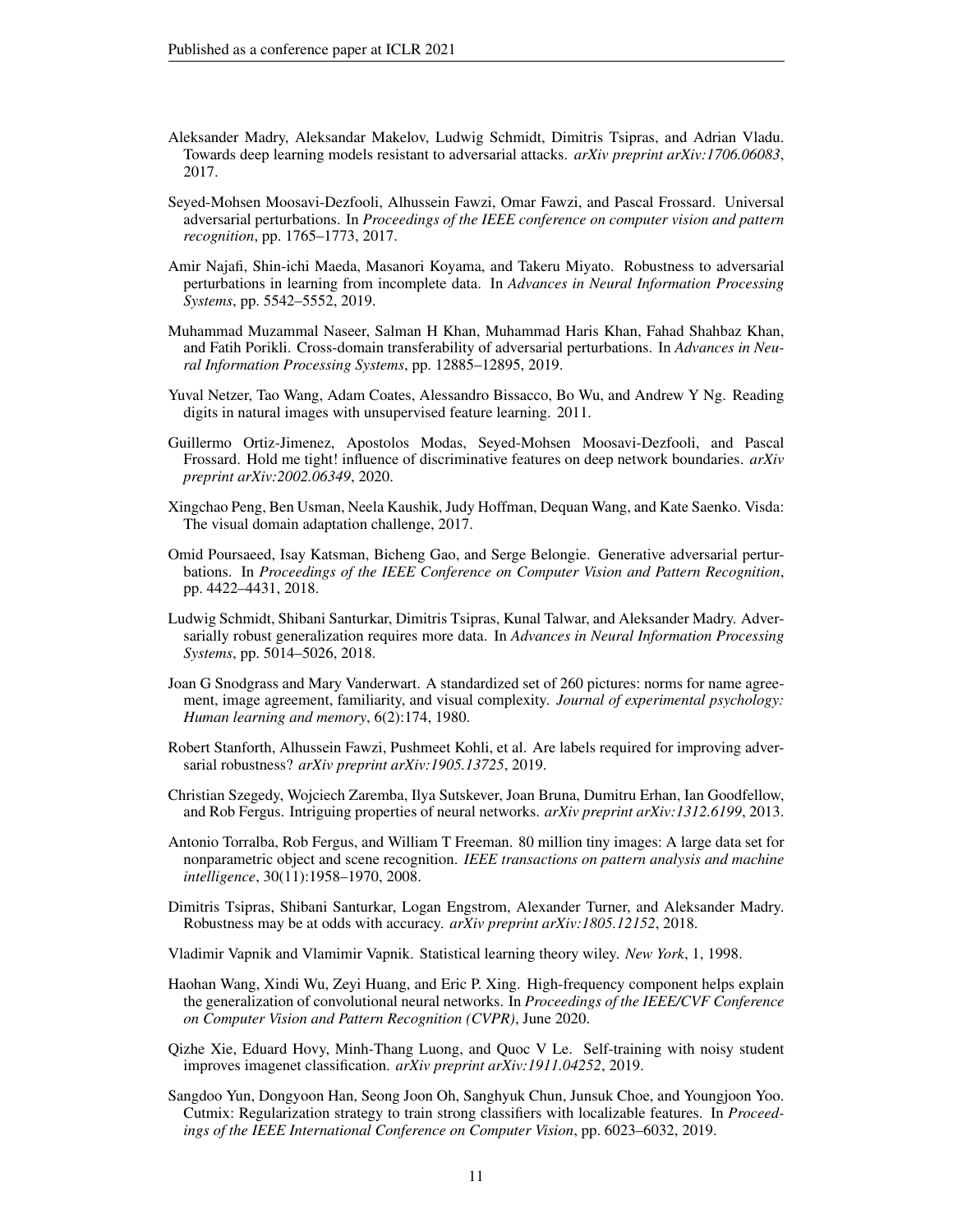- <span id="page-11-6"></span>Sergey Zagoruyko and Nikos Komodakis. Wide residual networks. *arXiv preprint arXiv:1605.07146*, 2016.
- <span id="page-11-3"></span>Chiyuan Zhang, Samy Bengio, Moritz Hardt, Benjamin Recht, and Oriol Vinyals. Understanding deep learning requires rethinking generalization. *arXiv preprint arXiv:1611.03530*, 2016.
- <span id="page-11-2"></span>Hongyang Zhang, Yaodong Yu, Jiantao Jiao, Eric Xing, Laurent El Ghaoui, and Michael Jordan. Theoretically principled trade-off between robustness and accuracy. In Kamalika Chaudhuri and Ruslan Salakhutdinov (eds.), *Proceedings of the 36th International Conference on Machine Learning*, volume 97 of *Proceedings of Machine Learning Research*, pp. 7472–7482, Long Beach, California, USA, 09–15 Jun 2019. PMLR. URL [http://proceedings.mlr.press/](http://proceedings.mlr.press/v97/zhang19p.html) [v97/zhang19p.html](http://proceedings.mlr.press/v97/zhang19p.html). <https://github.com/yaodongyu/TRADES>.
- <span id="page-11-4"></span>Hongyi Zhang, Moustapha Cisse, Yann N Dauphin, and David Lopez-Paz. mixup: Beyond empirical risk minimization. *arXiv preprint arXiv:1710.09412*, 2017.
- <span id="page-11-0"></span>Bolei Zhou, Agata Lapedriza, Aditya Khosla, Aude Oliva, and Antonio Torralba. Places: A 10 million image database for scene recognition. *IEEE Transactions on Pattern Analysis and Machine Intelligence*, 2017.

#### <span id="page-11-1"></span>A PROOFS

**Theorem 1.** Let  $t \in [0,1]$  be the given target value of the feature vector z in our classification *model, and*  $\lambda$  *be a non-negative constant. Then, when*  $t = 0.5$ *, the expectation of the adversarial feature vector is*

$$
\mathbb{E}_{\mathbf{z}}\left[\bar{z}_{1}\right] = \mathbb{E}_{\mathbf{z}}\left[z_{1}\right], \quad \mathbb{E}_{\mathbf{z}}\left[\bar{z}_{k}\right] \approx \mathbb{E}_{\mathbf{z}}\left[z_{k}\right] + \lambda \cdot q, \quad \text{where } k \in \{2, \ldots, d+1\}.
$$
 (10)

*Proof.* Let  $\delta_x$  be the adversarial perturbation in the input space. Then,

<span id="page-11-5"></span>
$$
\delta_x = \arg \max_{\delta} \mathcal{L}(\Phi(x + \delta), t; \mathbf{w}) \approx \arg \max_{\delta} \mathcal{L}(\Phi(x) + \delta^{\top} \nabla_x \Phi, t; \mathbf{w})
$$
  
= 
$$
\arg \max_{\delta} \mathcal{L}(z + \delta^{\top} \nabla_x z, t; \mathbf{w}) = \arg \max_{\delta} \mathcal{L}(z + \delta_z, t; \mathbf{w}), \text{ where } \delta_z = \delta^{\top} \nabla_x z.
$$
 (11)

Equation [11](#page-11-5) suggests that constructing the adversarial perturbation  $\delta_x$  in the input space can be approximated by finding the adversarial perturbation  $\delta_z$  in the feature space. These have a relationship of  $\delta_z = \delta_x^{\top} \nabla_x z$  by linear approximation. Hence, without loss of generality, the perturbed feature vector  $\bar{z}$  can be approximated by  $z + \lambda \cdot \text{sign}(\nabla_z \mathcal{L}(z, t; w))$  with an  $\lambda > 0$ . Then,

$$
\mathbb{E}_{\mathbf{z}}\left[\bar{z}_{1}\right] = \mathbb{E}_{\mathbf{z}}\left[z_{1} + \lambda \cdot \text{sign}(\nabla_{z_{1}}\mathcal{L}(\mathbf{z}, t; \boldsymbol{w}))\right] = \mathbb{E}_{\mathbf{z}}\left[z_{1} + \lambda \cdot \text{sign}(w_{1}(\sigma(\boldsymbol{w}^{\top}\mathbf{z}) - \frac{1}{2}))\right]
$$
\n
$$
= \mathbb{E}_{\mathbf{z}}\left[z_{1}\right] + \lambda \mathbb{E}_{\mathbf{z}}\left[\text{sign}(0)\right] = \mathbb{E}_{\mathbf{z}}\left[z_{1}\right].
$$
\n(12)

Because our classification model was trained to minimize the expected standard loss,  $\mathbb{E}_{\boldsymbol{z}}\left[\text{sign}(w_k(\sigma(\boldsymbol{w}^\top \boldsymbol{z}) - \frac{1}{2}))\right]$  can be approximated by q. Then,

$$
\mathbb{E}_{\mathbf{z}}\left[\bar{z}_k\right] = \mathbb{E}_{\mathbf{z}}\left[z_k + \lambda \cdot \text{sign}(\nabla_{z_k}\mathcal{L}(\mathbf{z}, t; \boldsymbol{w}))\right] = \mathbb{E}_{\mathbf{z}}\left[z_k + \lambda \cdot \text{sign}(w_k(\sigma(\boldsymbol{w}^\top \mathbf{z}) - \frac{1}{2}))\right] \tag{13}
$$
\n
$$
\approx \mathbb{E}_{\mathbf{z}}\left[z_k\right] + \lambda \cdot q.
$$

**Theorem 2.** When  $t = 0.5$ , the expected gradient of the loss function  $\mathcal{L}(\bar{z}, t; \mathbf{w})$  with respect to the *weight vector* w *of our classification model is*

$$
\mathbb{E}_{\bar{\mathbf{z}}}\left[\frac{\partial \mathcal{L}}{\partial w_1}\right] \approx 0, \quad \mathbb{E}_{\bar{\mathbf{z}}}\left[\frac{\partial \mathcal{L}}{\partial w_k}\right] \approx \frac{1}{2}(\eta + \lambda), \quad \text{where } k \in \{2, \dots, d+1\}.
$$
 (14)

 $\Box$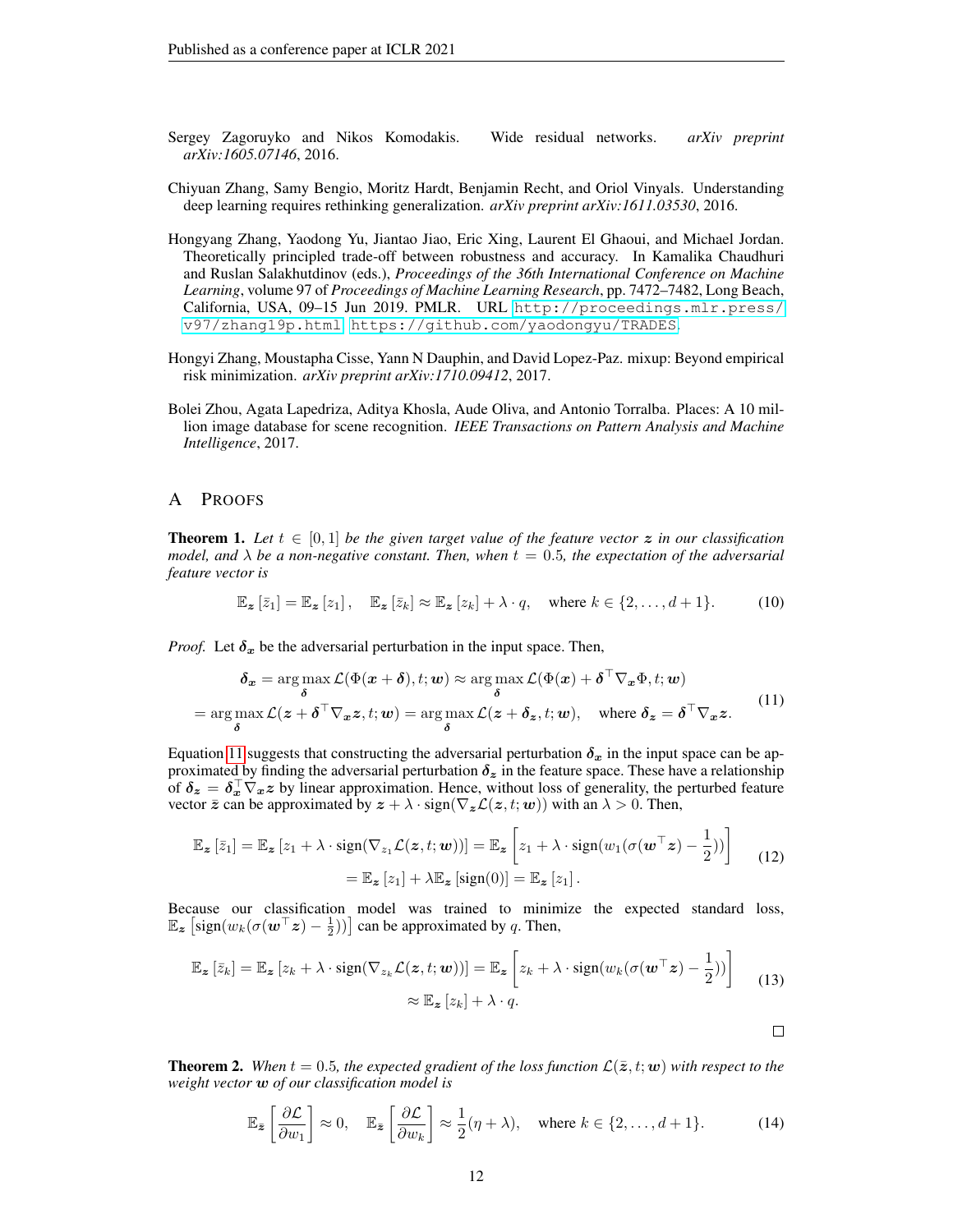*Proof.* Based on the adversarial vulnerability of our classifier,  $\sigma(\mathbf{w}^{\top} \bar{z})$  can be approximated by  $\frac{1}{2}(1+q)$ . Therefore,

$$
\mathbb{E}_{\bar{z}}\left[\frac{\partial \mathcal{L}}{\partial w_{1}}\right] = \mathbb{E}_{\bar{z}}\left[\bar{z}_{1}(\sigma(\boldsymbol{w}^{\top}\bar{z}) - \frac{1}{2})\right] = \mathbb{E}_{\bar{z}}\left[\bar{z}_{1} \cdot \sigma(\boldsymbol{w}^{\top}\bar{z})\right] - \frac{1}{2}\mathbb{E}_{\bar{z}}\left[\bar{z}_{1}\right] \n\approx \frac{1}{2}\mathbb{E}_{\bar{z}}\left[\bar{z}_{1}\right](1+q) - \frac{1}{2}\mathbb{E}_{\bar{z}}\left[\bar{z}_{1}\right] = \frac{q}{2}\mathbb{E}_{\bar{z}}\left[\bar{z}_{1}\right] = 0, \n\mathbb{E}_{\bar{z}}\left[\frac{\partial \mathcal{L}}{\partial w_{k}}\right] = \mathbb{E}_{\bar{z}}\left[\bar{z}_{k}(\sigma(\boldsymbol{w}^{\top}\bar{z}) - \frac{1}{2})\right] = \mathbb{E}_{\bar{z}}\left[\bar{z}_{k} \cdot \sigma(\boldsymbol{w}^{\top}\bar{z})\right] - \frac{1}{2}\mathbb{E}_{\bar{z}}\left[\bar{z}_{k}\right] \n\approx \frac{1}{2}\mathbb{E}_{\bar{z}}\left[\bar{z}_{k}\right](1+q) - \frac{1}{2}\mathbb{E}_{\bar{z}}\left[\bar{z}_{k}\right] = \frac{q}{2}\mathbb{E}_{\bar{z}}\left[\bar{z}_{k}\right] = \frac{1}{2}(\eta + \lambda).
$$
\n(15)

 $\Box$ 

**Theorem 3.** When  $t = 0.5$  and  $w_1 > 0$ , the expected gradient of the loss function  $\mathcal{L}(\bar{z}, t; w)$  with *respect to the weight vector* w *of our classification model is*

$$
\mathbb{E}_{\bar{\mathbf{z}}}\left[\frac{\partial \mathcal{L}}{\partial w_1}\right] \approx \frac{1}{2}\lambda, \quad \mathbb{E}_{\bar{\mathbf{z}}}\left[\frac{\partial \mathcal{L}}{\partial w_k}\right] \approx \frac{1}{2}(\eta + \lambda), \quad \text{where } k \in \{2, \dots, d+1\}.
$$
 (16)

*Proof.*

$$
\mathbb{E}_{\mathbf{z}}\left[\bar{z}_{1}\right] = \mathbb{E}_{\mathbf{z}}\left[z_{1} + \lambda \cdot \text{sign}(\nabla_{z_{1}}\mathcal{L}(\mathbf{z}, t; \boldsymbol{w}))\right] = \mathbb{E}_{\mathbf{z}}\left[z_{1} + \lambda \cdot \text{sign}(w_{1}(\sigma(\boldsymbol{w}^{\top}\mathbf{z}) - \frac{1}{2}))\right]
$$
\n
$$
\approx \mathbb{E}_{\mathbf{z}}\left[z_{1}\right] + \lambda \cdot q,
$$
\n
$$
\mathbb{E}_{\bar{z}}\left[\frac{\partial \mathcal{L}}{\partial w_{1}}\right] = \mathbb{E}_{\bar{z}}\left[\bar{z}_{1}(\sigma(\boldsymbol{w}^{\top}\bar{z}) - \frac{1}{2})\right] = \mathbb{E}_{\bar{z}}\left[\bar{z}_{1} \cdot \sigma(\boldsymbol{w}^{\top}\bar{z})\right] - \frac{1}{2}\mathbb{E}_{\bar{z}}\left[\bar{z}_{1}\right]
$$
\n
$$
\approx \frac{1}{2}\mathbb{E}_{\bar{z}}\left[\bar{z}_{1}\right](1 + q) - \frac{1}{2}\mathbb{E}_{\bar{z}}\left[\bar{z}_{1}\right] = \frac{q}{2}\mathbb{E}_{\bar{z}}\left[\bar{z}_{1}\right] = \frac{1}{2}\lambda.
$$
\n
$$
\Box
$$

#### <span id="page-12-0"></span>B THE THEORETICAL MOTIVATION OF OAT IN STANDARD LEARNING

Based on the same setup described in Section [3](#page-2-1) of the main manuscript, we construct the data model for OAT in the following manner:

<span id="page-12-1"></span>
$$
q \stackrel{u.a.r}{\sim} \{-1,+1\}, \quad z_1 \sim \mathcal{N}(0,\sigma_1^2), \quad z_2 \sim \mathcal{N}(\kappa q, \sigma_2^2), \quad \text{where } \kappa \in \mathbb{R}^+, \sigma_1^2 \ll \sigma_2^2. \tag{18}
$$

For simplicity, we consider only one desirable feature extractor  $\phi_1$  and one undesirable feature extractor  $\phi_2$ . In Equation [\(18\)](#page-12-1), features  $z_1 = \phi_1(x)$  and  $z_2$  represent the output of feature extractors  $\phi_1$  and  $\phi_2$ , respectively. As the OOD input vectors do not have the same desirable features as the target input vectors, the mean of  $z<sub>1</sub>$  is zero. On the other hand, because the OOD data have the same distribution of undesirable feature as the target data, the mean of  $z_2$  is non-zero. In addition, considering that the feature extractors are trained to respond sensitively to the target input vectors, the output variance of the undesirable feature extractor is much larger than that of the desirable feature extractor for OOD data, especially in the high-dimensional case.  $q$  represents the unknown label associated with the undesirable feature, and  $\kappa$  is a non-negative constant that represents the degree of correlation between the undesirable feature and the unknown label.

We can prove the following theorems for a logistic regression model that is not strongly dependent on the desirable feature.

Theorem 4. *The OOD data barely affect the gradient update of the weight associated with the desirable feature.*

*Proof.* Because we assumed a linear classifier that is not strongly dependent on the desirable feature owing to the bias of CNNs or insufficient training data,  $\mathbf{w}^{\top} \mathbf{z} = w_1 z_1 + w_2 z_2$  can be approximated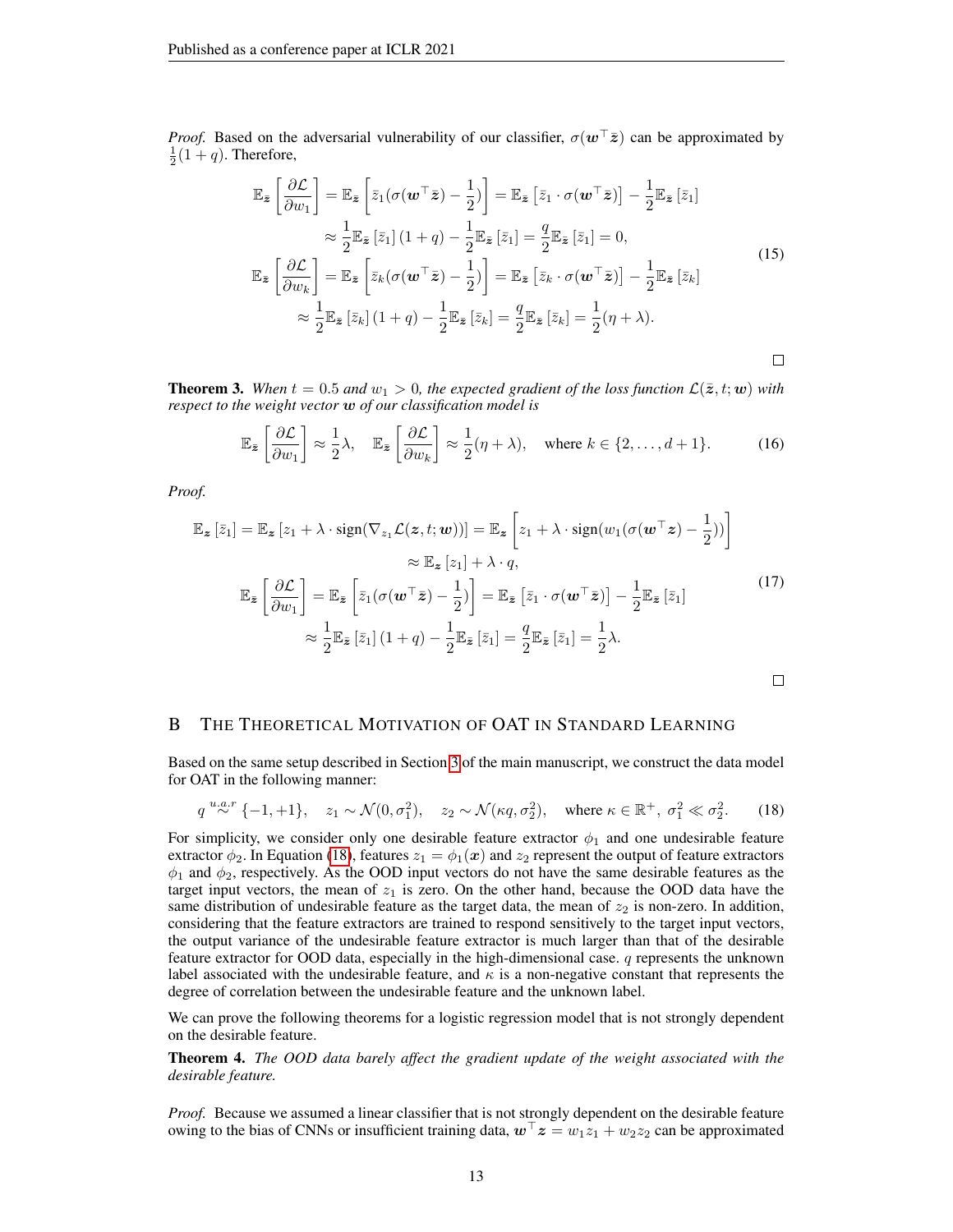by  $w_2z_2$ . Then, for the target value t, we specified the feature z as shown in the following equation:

<span id="page-13-1"></span>
$$
\mathbb{E}_{\mathbf{z}}\left[\frac{\partial \mathcal{L}}{\partial w_{1}}\right] = \mathbb{E}_{\mathbf{z}}\left[(\sigma(\mathbf{w}^{\top} \mathbf{z}) - t)z_{1}\right]
$$
\n
$$
\approx \mathbb{E}_{\mathbf{z}}\left[(\sigma(w_{2}z_{2}) - t)z_{1}\right] = \mathbb{E}_{\mathbf{z}}\left[\sigma(w_{2}z_{2}) - t\right]\mathbb{E}_{\mathbf{z}}\left[z_{1}\right] = 0.
$$
\n(19)

Note that in Equation [\(19\)](#page-13-1), the gradient of the loss function with respect to the weight value  $w_1$  is zero regardless of t. The optimal t is then a value that makes  $w_2$  converge to zero, thereby removing the influence of the undesirable feature.

**Theorem 5.** When  $t = 0.5$ , the standard learning on the OOD data leads to the weight value *corresponding to the undesirable feature converging to 0.*

*Proof.*

$$
\mathbb{E}_{\mathbf{z}}\left[\frac{\partial \mathcal{L}}{\partial w_2}\right] = \mathbb{E}_{\mathbf{z}}\left[ (\sigma(\mathbf{w}^\top \mathbf{z}) - \frac{1}{2})z_2 \right] \approx \mathbb{E}_{\mathbf{z}}\left[ (\sigma(w_2 z_2) - \frac{1}{2})z_2 \right].
$$
 (20)

When  $w_2 > 0$ ,  $z_2 \cdot \sigma(w_2 z_2) > \frac{1}{2} z_2$  with high probability. Hence,

$$
\mathbb{E}_{\mathbf{z}}\left[ (\sigma(w_2 z_2) - \frac{1}{2}) z_2 \right] > 0, \quad \text{where } w_2 > 0.
$$
 (21)

Similarly,

$$
\mathbb{E}_{\mathbf{z}}\left[ (\sigma(w_2 z_2) - \frac{1}{2}) z_2 \right] < 0, \quad \text{where } w_2 < 0. \tag{22}
$$

## <span id="page-13-0"></span>C FURTHER RELATED WORKS

Using Unlabeled Data to Improve Adversarial Robustness [Stanforth et al.](#page-10-15) [\(2019\)](#page-10-15) and [Carmon](#page-9-4) [et al.](#page-9-4) [\(2019\)](#page-9-4) analyzed the requirement of larger sample complexity for adversarially robust generalization [\(Schmidt et al., 2018\)](#page-10-3). Based on a model described in a prior work [\(Schmidt et al., 2018\)](#page-10-3), they theoretically proved that unlabeled data can alleviate the need for the large sample complexity of robust generalization. Therefore, they proposed a semi-supervised learning technique by augmenting the training dataset with extra unlabeled data. They used pseudo-labels obtained from a model trained with the existing training dataset. They experimented on the CIFAR-10 dataset by using the 80 Million Tiny Images dataset [\(Torralba et al., 2008\)](#page-10-12) (80M-TI) as an extra training dataset, resulting in improvements of adversarial robustness of the model. [Najafi et al.](#page-10-16) [\(2019\)](#page-10-16) also used unlabeled data for adversarial robustness by extending the distributionally robust learning [\(Ben-Tal et al.,](#page-8-7) [2013\)](#page-8-7) to semi-supervised learning scenarios. Instead of using pseudo-labels, they used soft-labels, which are chosen from a set of labels and softened according to the loss values of data. Their results include experiments on the MNIST, CIFAR-10, and SVHN datasets.

**Comparison with Bad GAN** [Dai et al.](#page-9-13) [\(2017\)](#page-9-13) theoretically showed that a perfect generator cannot able to enhance the generalization performance, and good semi-supervised learning actually requires a bad generator. Through theoretical analysis, they proposed an empirical formulation to generate samples with low-density in the input space. Compared to our method, there are two main differences between Bad GAN and OAT. First, [Dai et al.](#page-9-13) [\(2017\)](#page-9-13) only considered semi-supervised learning settings, whereas OAT can also be applied to adversarial settings. Second, data augmentation using GAN has clear limitations. [Dai et al.](#page-9-13) [\(2017\)](#page-9-13) penalized high-density samples to generate low-density samples in the input space, but this method is inefficient in a high-dimensional input space. On the other hand, OAT uses various and efficient OOD directly to regularize the model, and the research direction that develops from the use of synthetic data to the use of real data can also be found for OOD detection [\(Hendrycks et al., 2018\)](#page-9-12).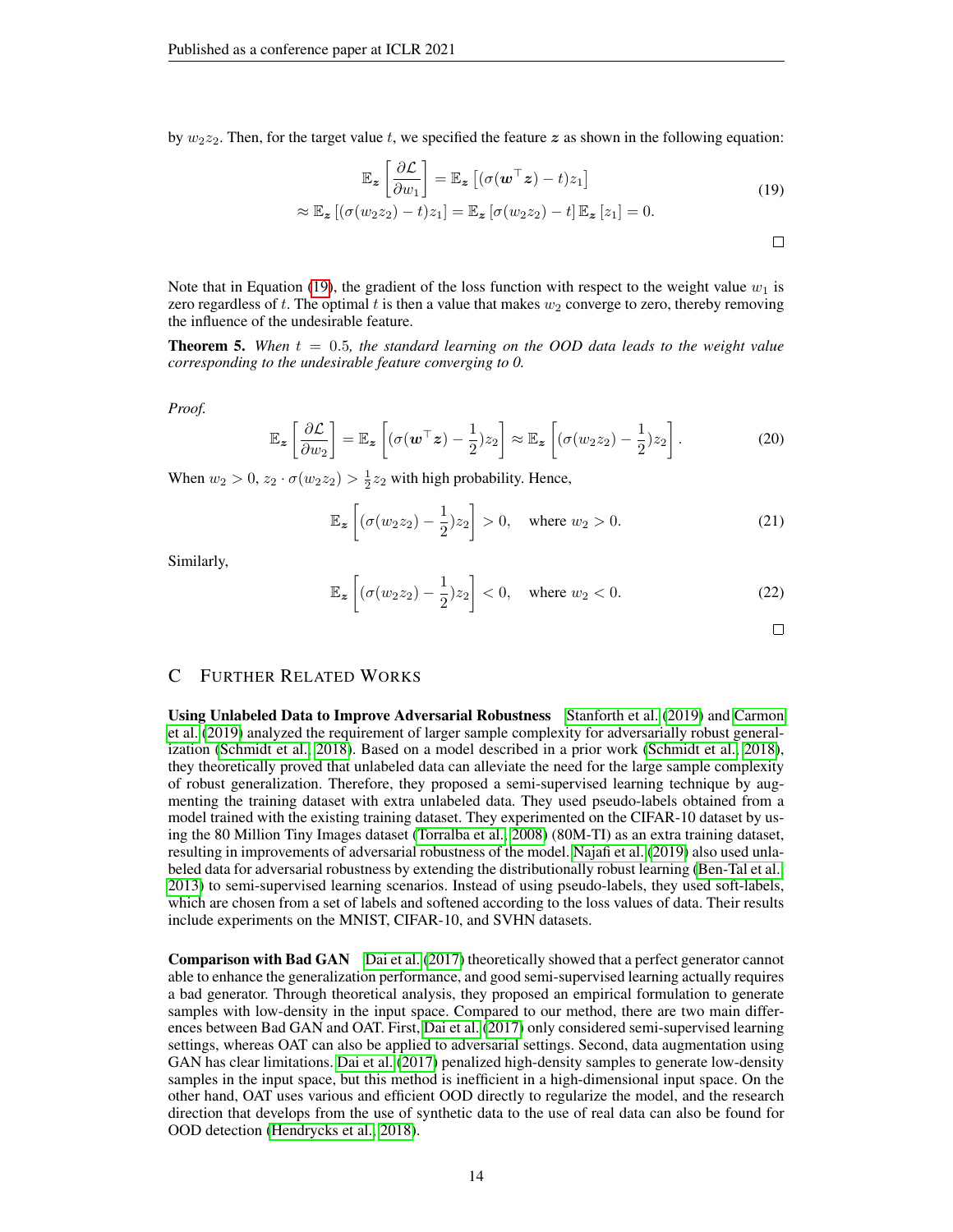<span id="page-14-3"></span>

| Target   | architecture                                  | $\alpha$ | training steps | batch size |
|----------|-----------------------------------------------|----------|----------------|------------|
|          | CIFAR WRN-34-10 (Zagoruyko & Komodakis, 2016) | 1.0      | 80K            | 128        |
| ImgNet10 | ResNet18 (He et al., 2016)                    | 1.0      | 15.4K          | 128        |

Table 4: Implementation details for the experiments of OAT-A

Table 5: Implementation details for the experiments of OAT-S

<span id="page-14-4"></span>

| Target             | N           | architecture | $\alpha$ | training steps | batch size |
|--------------------|-------------|--------------|----------|----------------|------------|
| <b>CIFAR</b>       | 2500<br>50K | ResNet18     | 1.0      | 4000<br>78K    | 128<br>128 |
| ImgNet10           | 100         | WRN-22-10    | 1.0      | 200            | 100        |
| $(64 \times 64)$   | 9894        |              | 0.2      | 15.4K          | 128        |
| ImgNet10           | 100         | ResNet18     | 1.0      | 400            | 100        |
| $(160 \times 160)$ | 9894        |              | 0.1      | 38.5K          | 128        |

## <span id="page-14-0"></span>D SOURCING OOD DATASETS

We created OOD datasets from 80M-TI, using the work of [Carmon et al.](#page-9-4) [\(2019\)](#page-9-4) for CIFAR10 and CIFAR100, respectively. In other words, we trained a 11-way (1 more class for OOD) classifier on a training set consisting of the CIFAR10 dataset and 1M randomly sampled images from 80M-TI with keywords that did not appear in CIFAR10. We then applied the classifier on 80M-TI and sorted the images based on confidence in the OOD class. The 1M and 5M images selected in the order of the highest confidence were used for OAT-A and OAT-S, respectively. In Table [3,](#page-7-2) Fusion has a batch size of target  $\frac{n}{2}$  + pseudo-labeled  $\frac{n}{4}$  + OOD  $\frac{n}{4}$ , which would be compared with the Pseudo-label model that is trained with a batch size of target  $\frac{n}{2}$  + pseudo-labeled  $\frac{n}{2}$ . In addition, we resized (using a bilinear interpolation) ImageNet to dimensions of  $64 \times 64$  and  $160 \times 160$  and divided it into datasets containing 10 and 990 classes, respectively; these are called ImgNet10 (train set size = 9894 and test set size = 3500) and ImgNet990, respectively. The classes were divided based on the Imagenette dataset [\(Howard\)](#page-9-15), and the experimental results for the differently divided dataset (Imagewoof) can be seen in Appendix [F.](#page-14-2) We increased the number of images of ImgNet990 by 10 times through random cropping and created the OOD datasets in the same process as 80M-TI. Furthermore, we resized (bilinear interpolation) Places365 [\(Zhou et al., 2017\)](#page-11-0) and VisDA17 [\(Peng et al., 2017\)](#page-10-8) for the experiments on ImgNet10 and cropped Simpson Characters (Simpson) [\(Attia, 2018\)](#page-8-1) and Fashion product (Fashion) [\(Aggarwal, 2018\)](#page-8-2) to dimensions of  $32 \times 32$  for the experiments on CIFAR.

## <span id="page-14-1"></span>E IMPLEMENTATION DETAILS

For all the experiments except TRADES and  $OAT_{TRADES}$ , the initial learning rate is set to 0.1. The learning rate is multiplied by 0.1 at 50% and 75% of the total training steps, and the weight decay factor is set to 2e−4. We use the same adversarial perturbation budget  $\epsilon = 8$ , as in [Madry et al.](#page-10-2) [\(2017\)](#page-10-2). We recorded the maximum adversarial robustness of the models on the test set after the first learning rate decay in adversarial training and the empirical upper bound of the test accuracy of the models during the standard learning. The other details are summarized in Tables [4](#page-14-3) and [5.](#page-14-4) For TRADES and  $OAT_{TRADES}$ , we deploy a batch size of 64 and train the models using the same configurations as [Zhang et al.](#page-11-2) [\(2019\)](#page-11-2).

### <span id="page-14-2"></span>F FURTHER DISCUSSION ABOUT THE EFFECTIVENESS OF OAT

We created a new ImgNet10 dataset with reference to Imagewoof [\(Howard\)](#page-9-15) to learn more about the effects of OAT. Imagewoof is a subset of ImageNet, and all classes are dog breeds. We tested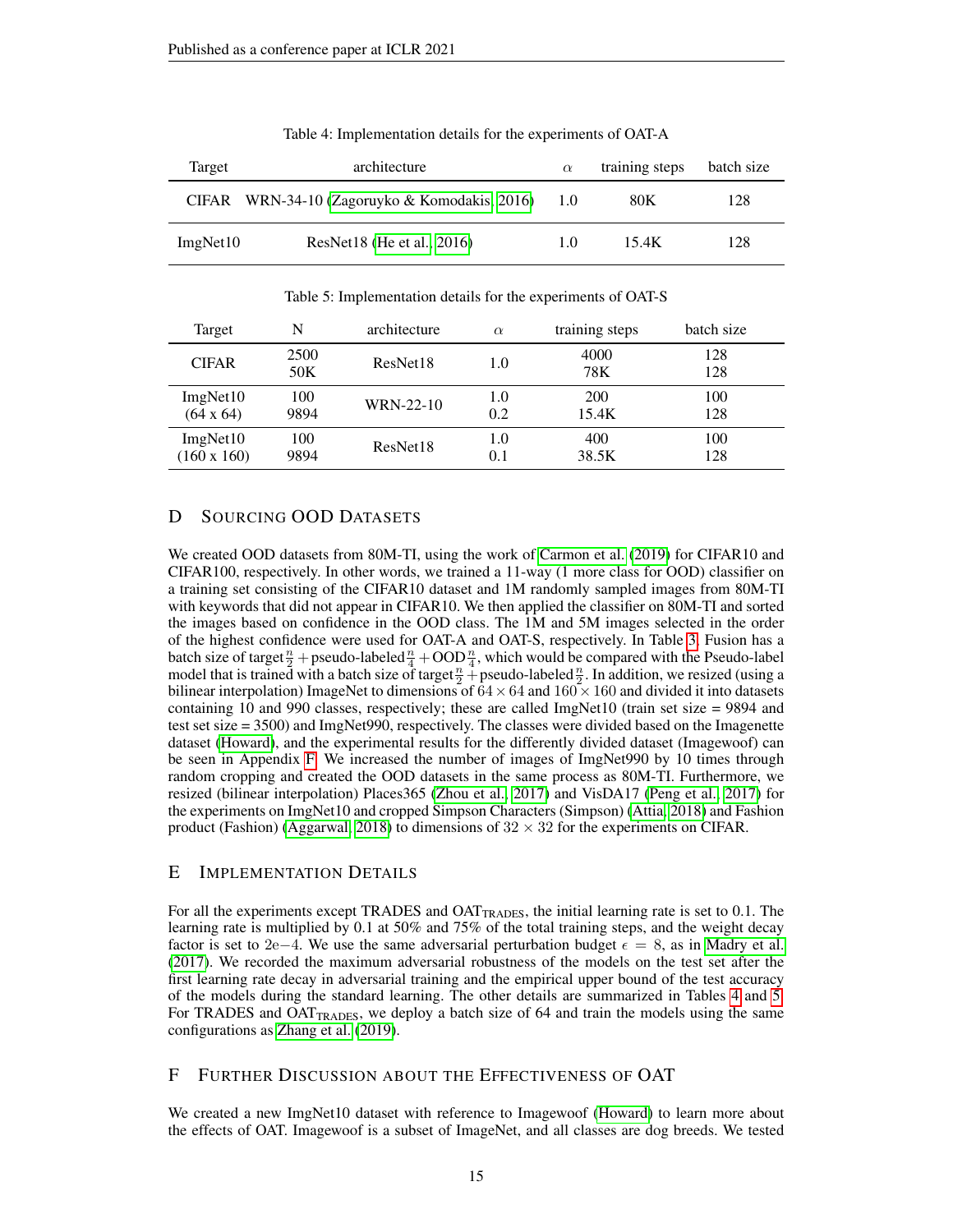| Model              | <b>OOD</b> | Clean | PGD <sub>20</sub>        | CW20  |  |
|--------------------|------------|-------|--------------------------|-------|--|
| Standard           | -          | 75.77 | $\overline{\phantom{0}}$ | -     |  |
| PGD                | -          | 53.64 | 16.18                    | 14.81 |  |
|                    | ImgNet990  | 48.24 | 22.09                    | 17.1  |  |
| OAT <sub>PGD</sub> | Places 365 | 50.45 | 22.57                    | 17.37 |  |

<span id="page-15-1"></span>Table 6: Accuracy (%) comparison of the OAT model with Standard and PGD on ImgNet10 ( $64\times64$ ) under different threat models. We show the improved results compared to the counterpart of each model in bold.

<span id="page-15-2"></span>Table 7: Accuracy (%, mean over 5 runs) comparison of the OAT models with the baseline models. We show the improved results compared to the counterpart of each model in bold.

| Target                         | N                                                                | 100                     | 250                     | 500                     | 1250                    | 2500                    | Full                    |
|--------------------------------|------------------------------------------------------------------|-------------------------|-------------------------|-------------------------|-------------------------|-------------------------|-------------------------|
| ImgNet10<br>$(64 \times 64)$   | Standard<br>OAT <sub>ImgNet990</sub><br>$OAT_{\text{Places}365}$ | 19.42<br>22.74<br>22.36 | 25.48<br>30.07<br>30.15 | 31.49<br>35.16<br>33.57 | 47.04<br>48.84<br>48.16 | 57.12<br>58.14<br>57.15 | 75.77<br>75.17<br>75.63 |
| ImgNet10<br>$(160 \times 160)$ | Standard<br>OAT <sub>ImgNet990</sub><br>$OAT_{\text{Places}365}$ | 20.03<br>23.64<br>23.09 | 25.36<br>30.05<br>31.74 | 30.69<br>37.09<br>37.22 | 50.69<br>60.01<br>59.45 | 64.82<br>70.39<br>69.90 | 81.22<br>83.16<br>83.04 |

whether OAT is effective for the newly constructed ImgNet10 dataset, and the experimental results of OAT-A and OAT-S are shown in Tables [6](#page-15-1) and [7,](#page-15-2) respectively. We can see from Tables [6](#page-15-1) and [7](#page-15-2) that for the new ImgNet10, OAT is largely useful for generalization. However, from the results of ImgNet10( $64\times64$ ) in Table [7,](#page-15-2) we can speculate that OAT will help in training as a regularizer only when an excessive number of features are involved in the classification. This is because OAT shows no performance improvement for the new ImgNet10( $64 \times 64$ ) dataset. The new ImgNet10( $64 \times 64$ ) is believed to have lost much of the categorical features, since all the classes are dog breeds, in addition to being overly downscaled. In other words, OAT is beneficial for the overfitting problem, but not for the underfitting problem. We can confirm this by artificially reducing the number of training samples to increase the features that can distinguish between each categorical sample distribution, and then observe the improvement in generalization performance by applying OAT.

### <span id="page-15-0"></span>G ABLATION STUDY

Our experiments indicate that it is possible to enhance adversarial robustness by removing the contributions of non-robust features existing in additional data through OAT and transfer the consistency to in-distribution data. However, the increase in the robustness against targeted attacks appears smaller than that against untargeted attacks in our method. To gain insight into this phenomenon, we train the OAT models for various  $\alpha$  values and investigate the difference between untargeted and targeted attacks. In Table [8,](#page-15-3) it can be seen that the greater the influence of OOD on the training process is, the higher the robustness against PGD20 and the lower the robustness against CW20 are. According to our theoretical analysis, it can be understood that there are many features used for untargeted attacks in OOD data, whereas relatively few features exist for targeted attacks. Because targeted attacks are

<span id="page-15-3"></span>

| Table 8: Adversarial robustness (%) as hyperparameter $\alpha$ changes |  |  |  |
|------------------------------------------------------------------------|--|--|--|
|------------------------------------------------------------------------|--|--|--|

| $\alpha$ | PGD <sub>20</sub> | CW20  |
|----------|-------------------|-------|
| 1.0      | 57.45             | 52.65 |
| 2.0      | 58.25             | 52.16 |
| 3.0      | 58.31             | 52.02 |
| 4.0      | 59.04             | 51.71 |
| 5.0      | 59.48             | 51.24 |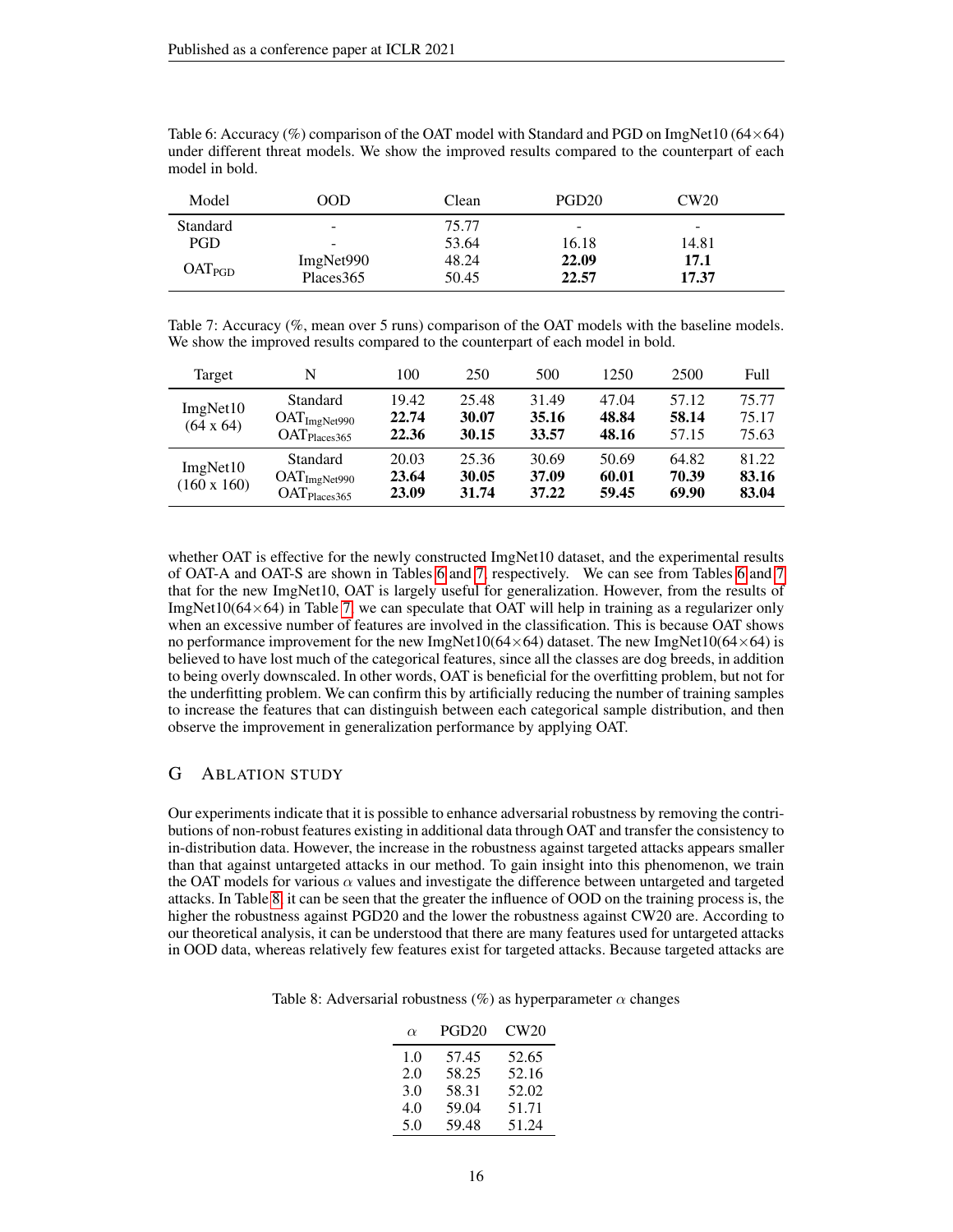| Model                           | Target             | Ratio | Error rate |
|---------------------------------|--------------------|-------|------------|
| Standard                        |                    |       | 5.54       |
| $OAT80M-TI$                     | CIFAR10            |       | 4.80       |
| Mixup                           |                    | 0.0   | 4.11       |
| $OAT80M-TI+Mixup$               |                    | 0.6   | 3.88       |
| Standard                        |                    |       | 25.13      |
| $OAT80M-TI$                     |                    |       | 24.35      |
| Mixup                           | CIFAR100           | 0.0   | 22.63      |
| $OAT80M-TI+Mixup$               |                    | 0.6   | 21.60      |
| Standard                        |                    |       | 13.07      |
| OAT <sub>ImgNet990</sub>        |                    |       | 12.12      |
| OAT <sub>Places</sub> 365       | ImgNet10           |       | 11.63      |
| Mixup                           | $(64 \times 64)$   | 0.0   | 11.60      |
| $OATImgNet990+Mixup$            |                    | 0.7   | 10.77      |
| OAT <sub>Places365</sub> +Mixup |                    | 0.7   | 10.39      |
| Standard                        |                    |       | 9.09       |
| OAT <sub>ImgNet990</sub>        |                    |       | 8.13       |
| OAT <sub>Places</sub> 365       | ImgNet10           |       | 8.58       |
| Mixup                           | $(160 \times 160)$ | 0.0   | 7.04       |
| OAT <sub>ImgNet990</sub> +Mixup |                    | 0.3   | 6.46       |
| OAT <sub>Places365</sub> +Mixup |                    | 0.3   | 6.90       |

<span id="page-16-1"></span>Table 9: Error rate (%) comparison of OAT with Mixup on CIFAR10, CIFAR100, and ImgNet10. We show the best result for each target dataset in bold.

stronger than untargeted attacks [\(Carlini & Wagner, 2017\)](#page-8-4), the results of Table [8](#page-15-3) provide empirical evidence for the trade-off between the transferability of adversarial perturbations and the strength of adversarial attacks.

A similar trend was reported in the study of [Chan et al.](#page-9-16) [\(2020\)](#page-9-16). The authors showed that input gradient adversarial matching (IGAM) can transfer robustness across different tasks. Their results show that IGAM-trained models have similar or higher robustness than baseline models against weak attacks, such as FGSM or low-step PGD attacks, but are vulnerable to strong attacks. The finetuning-based method can also be regarded as an attempt to increase the robustness by using other datasets, but the abovementioned phenomenon is not observed in the method proposed by [Hendrycks et al.](#page-9-17) [\(2019\)](#page-9-17). This is because the method does not transfer the robustness learned from other datasets to the target dataset but rather uses a function learned from a dataset that has a large sample complexity and a data distribution similar to that of the target data with little modification. This can be confirmed from the small number of training iterations and small learning rate involved by the fine-tuning process. Moreover, applying the same method to a dataset with a small sample size or far from the target data distribution has no effect [\(Chan et al., 2020\)](#page-9-16).

## <span id="page-16-0"></span>H WHEN UID DATA ARE AVAILABLE

We train the OAT models in conjuction with UID data as follows:

$$
\min_{\theta} \alpha_{\text{in}} \mathop{\mathbb{E}}_{(\boldsymbol{x}_t, y) \in \mathcal{D}_t} \left[ \max_{\boldsymbol{\delta} \in S} \mathcal{L}(\boldsymbol{x}_t + \boldsymbol{\delta}, y; \theta) \right] + \alpha_{\text{o}} \mathop{\mathbb{E}}_{\boldsymbol{x}_o \in \mathcal{D}_o} \left[ \max_{\boldsymbol{\epsilon} \in S} \mathcal{L}(\boldsymbol{x}_o + \boldsymbol{\epsilon}, t_{\text{unif}}; \theta) \right] + \alpha_{\text{UID}} \mathop{\mathbb{E}}_{\boldsymbol{x}_u \in \mathcal{D}_{\text{UID}}} \left[ \max_{\boldsymbol{\zeta} \in S} \mathcal{L}(\boldsymbol{x}_u + \boldsymbol{\zeta}, y_{\text{pseudo}}; \theta) \right].
$$
\n(23)

In the experiment of Figure [1\(](#page-7-0)a), the Pseudo-label models are trained via a PGD-based approach, and every batch consists of 64 CIFAR-10 data and 64 pseudo-labeled data. The OAT+Pseudo-label models are also trained via a PGD-based approach, and every batch consists of 64 CIFAR-10 data, 32 pseudo-labeled data, and 32 OOD data (80M-TI). The hyperparameters ( $\alpha_{in}, \alpha_o, \alpha_{\text{UID}}$ ) are set to  $(\frac{1}{3}, \frac{1}{3}, \frac{1}{3})$ . All other conditions are the same as described in Appendix [E.](#page-14-1) In the experiment of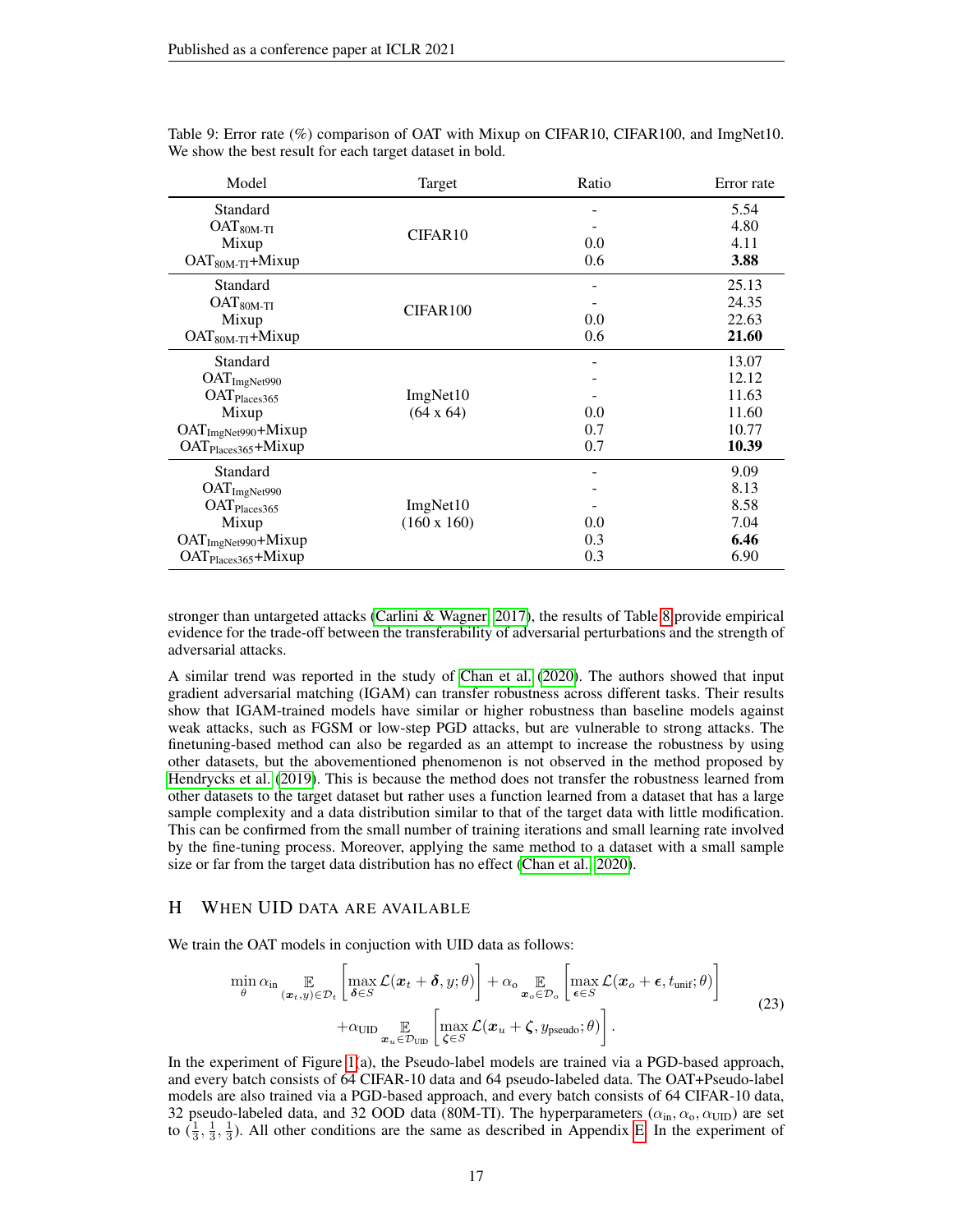Figure [1\(](#page-7-0)b), we train the models with the same configurations as [Carmon et al.](#page-9-4) [\(2019\)](#page-9-4), but every batch for the OAT+RST model comprises 128 pseudo-labeled data, 64 CIFAR-10 data, and 64 OOD data (the RST model has a batch size of 256). The hyperparameters ( $\alpha_{in}$ ,  $\alpha_{o}$ ,  $\alpha_{\text{UID}}$ ) are set to (0.25, 0.25, 0.5).

## <span id="page-17-1"></span>I EXPERIMENTAL RESULTS FOR MIXUP

[Zhang et al.](#page-11-4) [\(2017\)](#page-11-4) proposed a data augmentation method named Mixup. Mixup generates training examples as  $\tilde{x} = \alpha x_i + (1 - \alpha)x_j$  and  $\tilde{y} = \alpha y_i + (1 - \alpha)y_j$ , where  $(x_i, y_i)$  and  $(x_j, y_j)$  are two examples drawn at random from the training data, and  $\alpha \in [0, 1]$ . Here, we show that even outside of the convex combination of training data can be effectively regularized using OOD data. Table [9](#page-16-1) shows that the models trained with the combination of OAT and Mixup always output the highest accuracy. The OAT+Mixup models are trained with the following algorithm:

## Algorithm 2 OAT+Mixup

**Require:** Ratio  $\gamma$ , Target dataset  $\mathcal{D}_t$ , OOD dataset  $\mathcal{D}_o$ , uniform distribution label  $t_{\text{unif}}$ , batch size n, training iterations T, learning rate  $\tau$ 

1: for  $t = 1$  to  $T$  do 2:  $(X_t, Y_t) = \text{SAMPLE}(\text{dataset} = \mathcal{D}_t, \text{size} = n)$ 3:  $X_o = \text{SAMPLE}(\text{dataset} = \mathcal{D}_o, \text{size} = \lfloor n * \gamma \rfloor)$ <br>4:  $(\bar{X}_t, \bar{Y}_t) \leftarrow \text{PERMUTE}(X_t, Y_t)$ 4:  $(\bar{X}_t, \bar{Y}_t) \leftarrow \text{PERMUTE}(X_t, \tilde{Y}_t)$ 5:  $(\bar{X}_t[0:[n*\gamma]], \bar{Y}_t[0:[n*\gamma]]) \leftarrow (X_o, t_{\text{unif}})$ 6:  $(X, Y) \leftarrow \text{MIXUP}(X_t, Y_t, \bar{X}_t, Y_t)$ 7: *model update*: 8:  $\theta \leftarrow \theta - \tau \cdot \nabla_{\theta} AVERAGE(\mathcal{L}(X, Y; \theta))$ 9: end for 10: **Output:** trained model parameter  $\theta$ 

## <span id="page-17-2"></span><span id="page-17-0"></span>J OAT WITH DIVERSE OOD DATASETS



Figure 3: Distribution of the sensitivity of the non-robust classifier for each dataset.

According to our theoretical model, if all OOD images share similar amounts of non-robust features with the in-distribution data, then the OOD datasets, which are more dissimilar to the in-distribution data, are expected to be more effective. However, our experiments on similar OOD datasets, such as 80M-TI, Places365, and ImgNet990, and dissimilar OOD datasets, such as SVHN, Simpson, Fashion, and VisDA17, show that OOD datasets that are more similar to the in-distribution dataset are more effective. Thus, it can be considered that similar OOD datasets share more non-robust